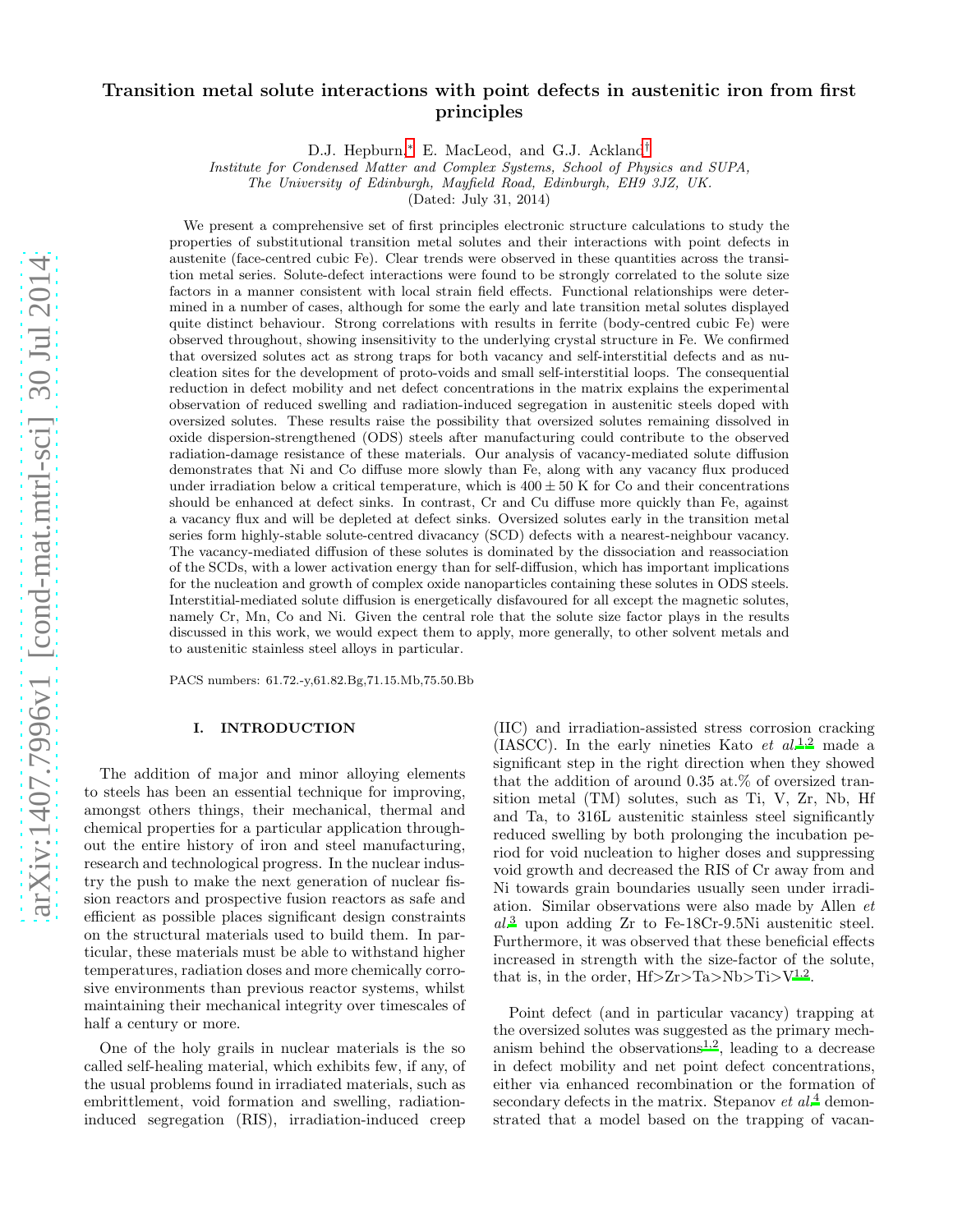cies by oversized solutes was capable of reproducing the simultaneous suppression of RIS and void swelling observed experimentally. The primary aim of the current work is to improve upon the theoretical understanding of the mechanisms underpinning the experimental observations of Kato *et al[.](#page-17-2)*<sup>1[,2](#page-17-3)</sup> using detailed first-principle calculations of the atomic-level processes involved.

The incorporation of small oxide nanoparticles, such as  $Y_2O_3$ , is another important technique to strengthen and improve the radiation-damage resistance of both ferritic<sup>[5](#page-17-6)[–7](#page-17-7)</sup> and austenitic<sup>[8](#page-18-0)[–12](#page-18-1)</sup> steels, allowing them to be used at higher temperatures and radiation dose rates than standard steels. Small quantities of oversized solutes, such as Ti and Hf, are commonly used in the formation of these ODS steels to control the size of the oxide nanoparticles. While it is generally accepted that the mechanical alloying techniques used in the production of these steels fully dissolves the atomic components of the  $Y_2O_3$  and minor alloying element powders into the Fe matrix, the subsequent nucleation and formation of the oxide nanoparticles during heat-treatment and annealing is not completely understood. The possibility for isolated, oversized solutes to remain dissolved in the Fe matrix and contribute to the radiation-damage resistance of ODS steels is also worthy of further investigation. We investigate both of these questions within this work.

To the best of our knowledge, no first-principles calculations have been performed to investigate the general behaviour of TM solutes or their interactions with point defects in austenite. This is directly related to the extensive computational effort required to explicitly model the paramagnetic state of austenite<sup>[13](#page-18-2)[–16](#page-18-3)</sup> and to the large number of near-degenerate reference states capable of modelling metastable austenite at zero Kelvin<sup>[17](#page-18-4)</sup>. Density functional theory (DFT) has been used to investigate the properties of Y in austenite<sup>[12](#page-18-1)</sup>, as a first step to understanding  $Y_2O_3$  nanoparticle formation in ODS steel. The non-magnetic (nm) state of face-centred cubic (fcc) Fe was used to model paramagnetic austenite, in contrast to our pr[e](#page-18-4)vious first-principles studies in austenite<sup>17-19</sup>, where magnetic effects were included explicitly. In this work we have followed a similar methodology by using the face-centred tetragonal (fct), anti-ferromagnetic doublelayer (afmD) collinear-magnetic state of Fe to model austenite<sup>[17](#page-18-4)[–19](#page-18-5)</sup>. We have investigated the properties of TM solutes in this state using first-principles DFT calculations, in a comparable manner to the work of Olsson et al. in the body-centred cubic (bcc) ferromagnetic (fm) Fe ground state<sup>[20](#page-18-6)</sup>. In particular, we focus on solute interactions with point defects and investigate any general trends across the TM series and possible correlations between these interactions and solute size-factors.

In section [II](#page-1-0) we present the details of our method of calculation. We then proceed to discuss TM solute properties in the defect-free lattice (section [III A\)](#page-2-0) and their interactions with vacancy and self-interstitial defects (in sections [III B](#page-4-0) and [III C,](#page-11-0) respectively) before making our conclusions. A direct and fruitful comparison with results in bcc  $\text{Fe}^{20}$  $\text{Fe}^{20}$  $\text{Fe}^{20}$  is made throughout. The TM solute data is summarised in Appendix [B.](#page-17-8)

### <span id="page-1-0"></span>II. COMPUTATIONAL DETAILS

The calculations have been performed using the plane wave DFT code, VASP<sup>[21](#page-18-7)[,22](#page-18-8)</sup>, in the generalised gradient approximation with exchange and correlation described by the parametrisation of Perdew and Wang[23](#page-18-9) and spin interpolation of the correlation potential provided by the improved Vosko-Wilk-Nusair scheme $^{24}$  $^{24}$  $^{24}$ . Projector augmented wave  $(PAW)$  potentials<sup>[25](#page-18-11)[,26](#page-18-12)</sup> were used for all TM elements. First order Methfessel and Paxton smearing<sup>[27](#page-18-13)</sup> of the Fermi surface was used throughout with a smearing width,  $\sigma = 0.2$  eV. Spin-polarised (collinear magnetic) calculations have been performed for all magnetic materials with local magnetic moments determined within VASP by integrating the spin density within spheres centred on the atoms. The sphere radii are given in Appendix [A.](#page-14-0)

A set of high-precision calculations were performed to determine the ground state crystallographic and magnetic structures for all the TM elements. A detailed account, including a short review of the significantly more complex structure of Mn, is given in Appendix [A,](#page-14-0) where the results are summarised along with previous results for the fct afmD and fcc nm states of  $Fe^{17}$  $Fe^{17}$  $Fe^{17}$ . The calculated crystallographic parameters were found to be, typically, within  $1-2\%$  of the experimental value[s](#page-19-0)<sup>28</sup>. Elastic constants for fct afmD Fe were calculated previously<sup>[17](#page-18-4)</sup>. Using the same technique, we found that those for fcc nm Fe are  $C_{11} = 423$  GPa,  $C_{12} = 217$  GPa,  $C_{44} = 236$ GPa and the bulk modulus,  $B = 286$  GPa.

Supercells of 256  $(\pm 1, \pm 2,...)$  atoms were used for the TM solute calculations with supercell dimensions held fixed at their equilibrium values and ionic positions free to relax. Single configurations were relaxed until the force components were no more than  $0.01 \text{ eV/A}$ . Nudged elastic band<sup>[29](#page-19-1)</sup> (NEB) calculations using a climb-ing image<sup>[30](#page-19-2)</sup> and improved tangent method<sup>[31](#page-19-3)</sup> were also used to determine migration barriers with a tolerance for energy convergence of 1 meV. A  $2^3$  k-point Monkhorst-Pack grid was used to sample the Brillouin zone along with a plane wave cutoff energy of 350 eV in all these calculations, which were found to allow formation, binding and migration energies as well as inter-particle separa-tions and local moments to be determined accurately<sup>[17](#page-18-4)</sup>.

We model austenite (at  $T=0$ K) using fct afmD Fe, which is the most stable collinear magnetic reference state structure. This structure consists of ferromagnetically aligned (001) fcc planes of atoms, which we refer to as magnetic planes, with an up,up,down,down doublelayer ordering of moments on adjacent planes along the c-direction, as shown in Fig. [1.](#page-2-1)

An important part of this study is a comparison of results in fct afmD Fe with those in bcc fm Fe using data from the work of Olsson  $et$   $al.^{20}$  $al.^{20}$  $al.^{20}$ . We have performed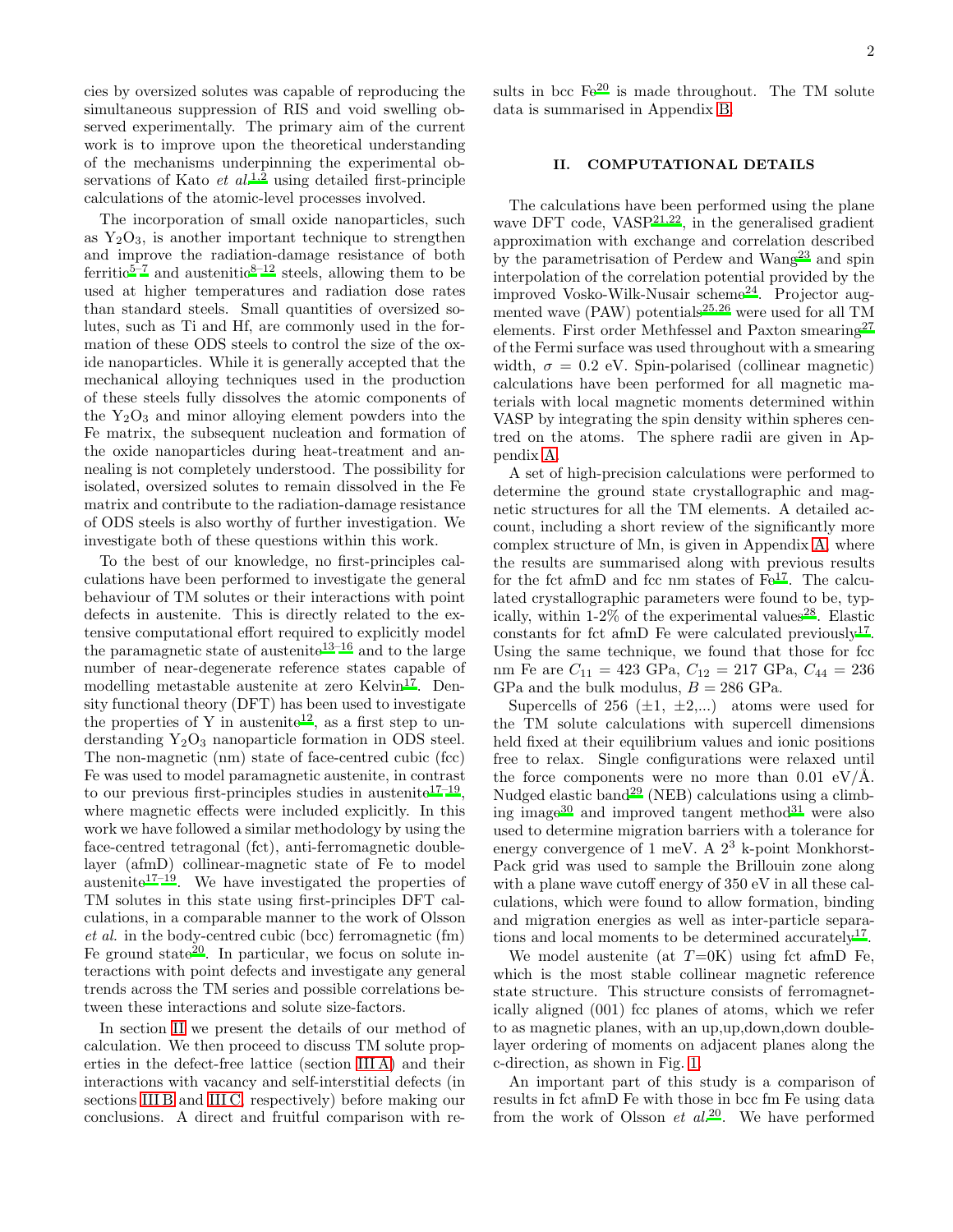

<span id="page-2-1"></span>FIG. 1: The fct afmD structure of Fe. The arrows indicate the local moments on the atoms, showing the magnetic planes and double-layer magnetic structure. Lattice parameters, a and c, are also given.

additional calculations in bcc fm Fe to provide data for the elements Sc, Zn, Y, Cd, Lu and Hg not covered in that study. These calculations were performed in a 128 atom supercell with a greater plane wave cutoff energy of 350 eV, a finer 4<sup>3</sup> Monkhorst-Pack k-point grid and a near-identical lattice parameter to the previous study<sup>[20](#page-18-6)</sup> [see Appendix [A\]](#page-14-0). A comparison of results for the elements Ti, Cu, Zr, Ag, Hf and Au, between our method and Olsson  $et \ al.<sup>20</sup>$  $et \ al.<sup>20</sup>$  $et \ al.<sup>20</sup>$ , showed that formation energies differed by no more than a few hundredths of an eV, which is more than sufficient for our purposes.

We define the formation energy,  $E_f$ , of a configuration containing  $n_X$  atoms of each element, X, relative to a set of reference states for each element using

<span id="page-2-2"></span>
$$
E_{\rm f} = E - \sum_{\rm X} n_{\rm X} E_{\rm X}^{\rm ref},\tag{1}
$$

where  $E$  is the calculated energy of the configuration and  $E_{\text{X}}^{\text{ref}}$  is the reference state energy for element X. We take the reference energies to be the energies per atom in the ground-state crystal structures for all elements except Fe, where the energy per atom in the solvent structure, that is in fct afmD or fcc nm Fe, has been used.

We define the binding energy between a set of  $n$ species,  $\{A_i\}$ , where a species can be a defect, solute, clusters of defects and solutes etc., using the indirect method as

$$
E_{\rm b}(A_1, ..., A_n) = \sum_{i=1}^{n} E_{\rm f}(A_i) - E_{\rm f}(A_1, ..., A_n) \quad (2)
$$

where  $E_f(A_i)$  is the formation energy for the single species,  $A_i$ , and  $E_f(A_1, ..., A_n)$  is the formation energy for a configuration where the species are interacting. An attractive interaction, therefore, corresponds to a positive binding energy. One intuitive consequence of this definition is that the binding energy of a species,  $B$ , to an already existing cluster (or complex) of species,  $\{A_1, \ldots, A_n\}$ , which we collectively call C, is given by the simple formula,

$$
E_{\rm b}(B,C) = E_{\rm b}(B, A_1, \dots, A_n) - E_{\rm b}(A_1, \dots, A_n). \quad (3)
$$

This result will be particularly useful when we consider the additional binding of a vacancy or solute to an already existing vacancy-solute complex.

The size factor,  $\Omega_{\rm SF}$ , for a substitutional solute, X, in an alloy can be defined<sup>[32](#page-19-4)</sup> as the change in volume,  $\Delta V$ , upon replacing an average alloy atom with an X atom, expressed as a fraction of the average atomic volume per lattice site, Vave. . Practically, it can be defined in terms of the (partial) atomic volume of solute  $X$  in the alloy,  $V_X$ , which is just the change in alloy volume upon adding an atom of solute X to the alloy, or using the concentration (or atomic fraction) of solute  $X, c_X$ , to yield the following:

$$
\Omega_{\rm SF} = \frac{\Delta V}{V_{\rm ave.}} = \frac{V_{\rm X} - V_{\rm ave.}}{V_{\rm ave.}} = \frac{1}{V_{\rm ave.}} \frac{\partial V_{\rm ave.}}{\partial c_{\rm X}}.\tag{4}
$$

Our TM calculations use fixed supercells so we have determined  $\Omega_{\rm SF}$  by measuring the pressure, P, induced after introducing a single substitutional solute into the pure solvent metal. Any systematic and non-convergence errors in the pressure for these large-cell calculations, which show up as a residual pressure in the pure solvent cell calculation were subtracted in the calculation of P. The volume change,  $\Delta V$ , associated with the introduced solute was calculated by extrapolating to zero pressure using the bulk modulus,  $B = -V dP/dV$ , to give

$$
\Delta V = \frac{PV}{B} \Rightarrow \Omega_{\rm SF} = \frac{NP}{B} \tag{5}
$$

where  $V$  is the cell volume and  $N$  is the number of atoms in the cell, which is 256 in this case. The volume extrapolation has an associated energy change,  $E^{\text{corr}}$  =  $-P<sup>2</sup>V/2B$ , which, as a result of periodic boundary condition effects, is equal to an Eshelby-type elastic correction for a defect-containing cell embedded in a continuous elastic medium[33](#page-19-5)[,34](#page-19-6). We used this generally applicable result as a measure of the finite-volume error in our calculations and found them to be, generally, negligible compared to other sources of uncertainty.

# III. RESULTS AND DISCUSSION

### <span id="page-2-0"></span>A. TM solutes in the defect-free lattice

We start our investigation of TM solutes in austenite with a study of single substitutional solute properties.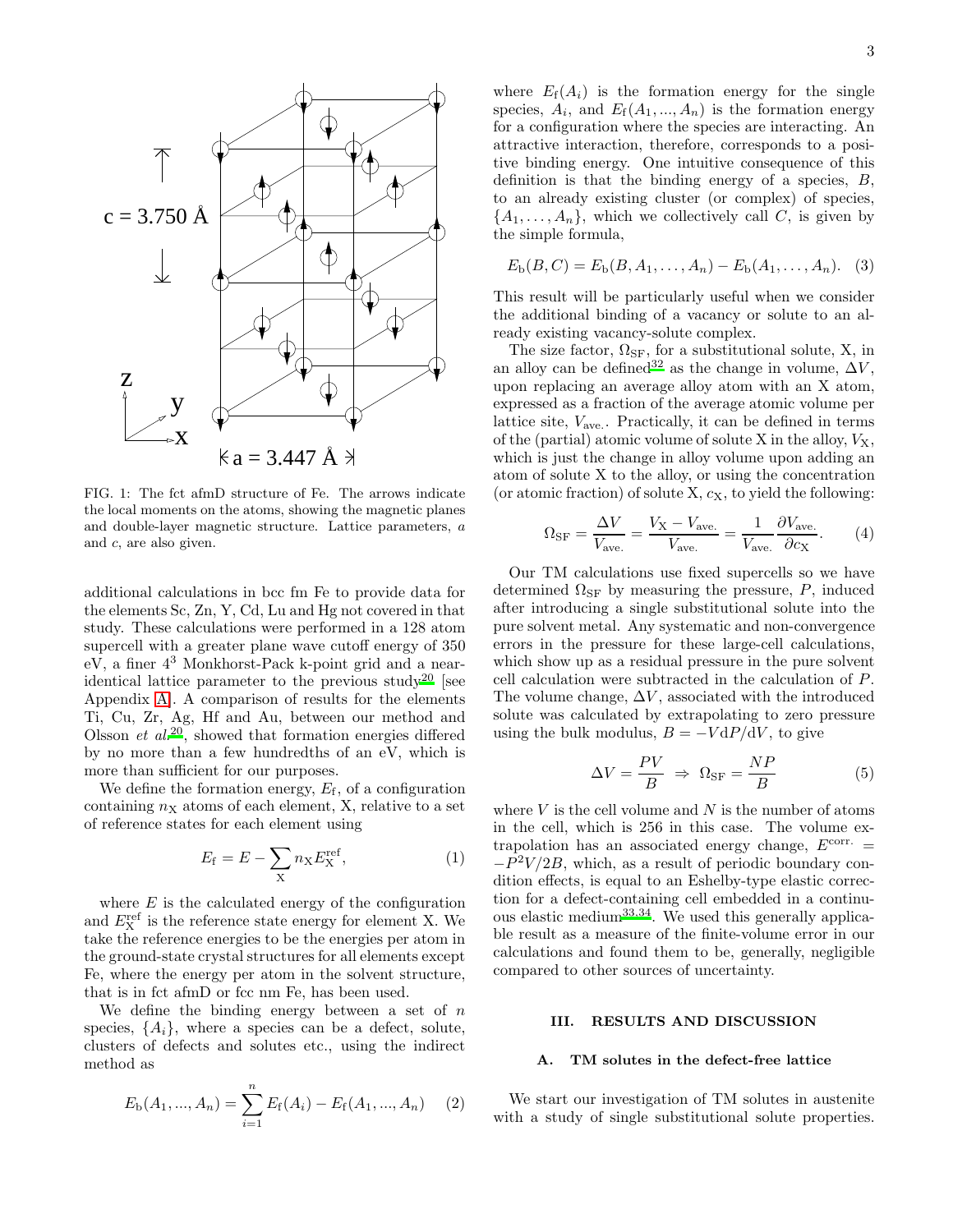We present data for the substitutional (formation) energy, magnetic moment on the substitutional solute and solute size factor across the TM series in Fig. [2.](#page-3-0) We calculate the substitutional energy relative to the free atom,  $E_{\rm f}^{\rm free}({\rm sub}),$  as well as from the standard reference states,  $E_f(\text{sub})$ , as in Eq. [\(1\)](#page-2-2), in order clarify the discussion by removing the bias in the data coming from the varying ground-state crystal structure. Due to the limitations of DFT calculations, we calculate  $E_{\rm f}^{\rm free}$  (sub) by subtracting the experimental cohesive energy for the ground state crystal structure of the solute element (at  $0 \text{ K}$ )<sup>[28](#page-19-0)</sup> [see Appendix [A\]](#page-14-0) from  $E_f$ (sub). Intuitively,  $E_f^{\text{free}}$ (sub), is a generalisation of the (negative) cohesive energy for the pure metals, describing the strength of cohesion of the substitutional solute in the solvent matrix.

The substitutional energy curve [Fig. [2\(a\)\]](#page-3-1) clearly differentiates the majority of the elements, for which  $E_f$ (sub) lies below 0.5 eV from those elements at the extremes of the 4d and 5d TM series (groups III, XI and XII), which exhibit substitutional energies up to 2 eV. While no general correlation was observed with the solute size factor, the largest solutes were also the most insoluble. The results also show that Ti, V, Ir and Pt are readily soluble in fct afmD Fe, which is also the case in bcc fm  $Fe^{20}$  $Fe^{20}$  $Fe^{20}$ .

<span id="page-3-2"></span>Changing to a free atom reference state reveals a clear parabolic trend in  $E_{\rm f}^{\rm free}$ (sub) across the series for the 4d and 5d solutes [Fig. [2\(b\)\]](#page-3-2). Such a trend, primarily, results from the filling of the local d band on the solute atom as we proceed across the series, in a similar manner to the Friedel model and its extensions for d band cohesion in the pure transition metals $35$ . Purely atomic processes, such as the energy needed to promote the solute atom from its electronic ground state to that found in the metal and the loss of the atomic magnetic mo-ment and the associated exchange energy<sup>[36](#page-19-8)</sup> do, however, act to reduce this cohesion. This effect is greatest for those atoms having a half-filled d shell and the largest atomic moments, leading to the observed flattening of the curve near the centre of the series. While the 3d solute data also exhibits a parabolic trend early and late in the series, competition between these atomic processes and a lower d band cohesion than found for the 4d and 5d solutes leads to a pronounced reduction in solute cohesion near the centre of the series. The competition is sufficiently strong that the elements showing the greatest deviation from the parabolic trend, namely Cr, Mn, Fe and Co, maintain part of their atomic moment, as can be seen in Fig.  $2(c)$ .

For all the other TMs, which aside from Ni have nonmagnetic ground state crystal structures, the local magnetic order in fct afmD Fe induces small moments on the solutes. The trend in moments is similar to that observed in bcc fm  $\text{Fe}^{20}$  $\text{Fe}^{20}$  $\text{Fe}^{20}$ , despite the differences in local magnetic ordering, although the moments are much larger there. The case of Cr is particularly interesting as it is well known to be antiferromagnetically aligned in bcc fm  $\text{Fe}^{20}$  $\text{Fe}^{20}$  $\text{Fe}^{20}$  but shows positive alignment to its magnetic

<span id="page-3-1"></span>

<span id="page-3-4"></span><span id="page-3-3"></span><span id="page-3-0"></span>FIG. 2: Properties of a single substitutional (sub) solute in fct afmD Fe across the TM series: (a) sub formation energy,  $E_f(\text{sub})$ , in eV; (b) sub formation energy relative to the free solute atom,  $E_f^{\text{free}}(\text{sub})$ , in eV ; (c) local magnetic moment on a sub solute atom when located in a magnetic plane with positive Fe moments,  $\mu(\text{sub})$ , in  $\mu_B$  and (d) solute size factors calculated using the substitutional configuration,  $\Omega_{\rm SF}(\rm sub)$ . The data is given in Appendix [B.](#page-17-8)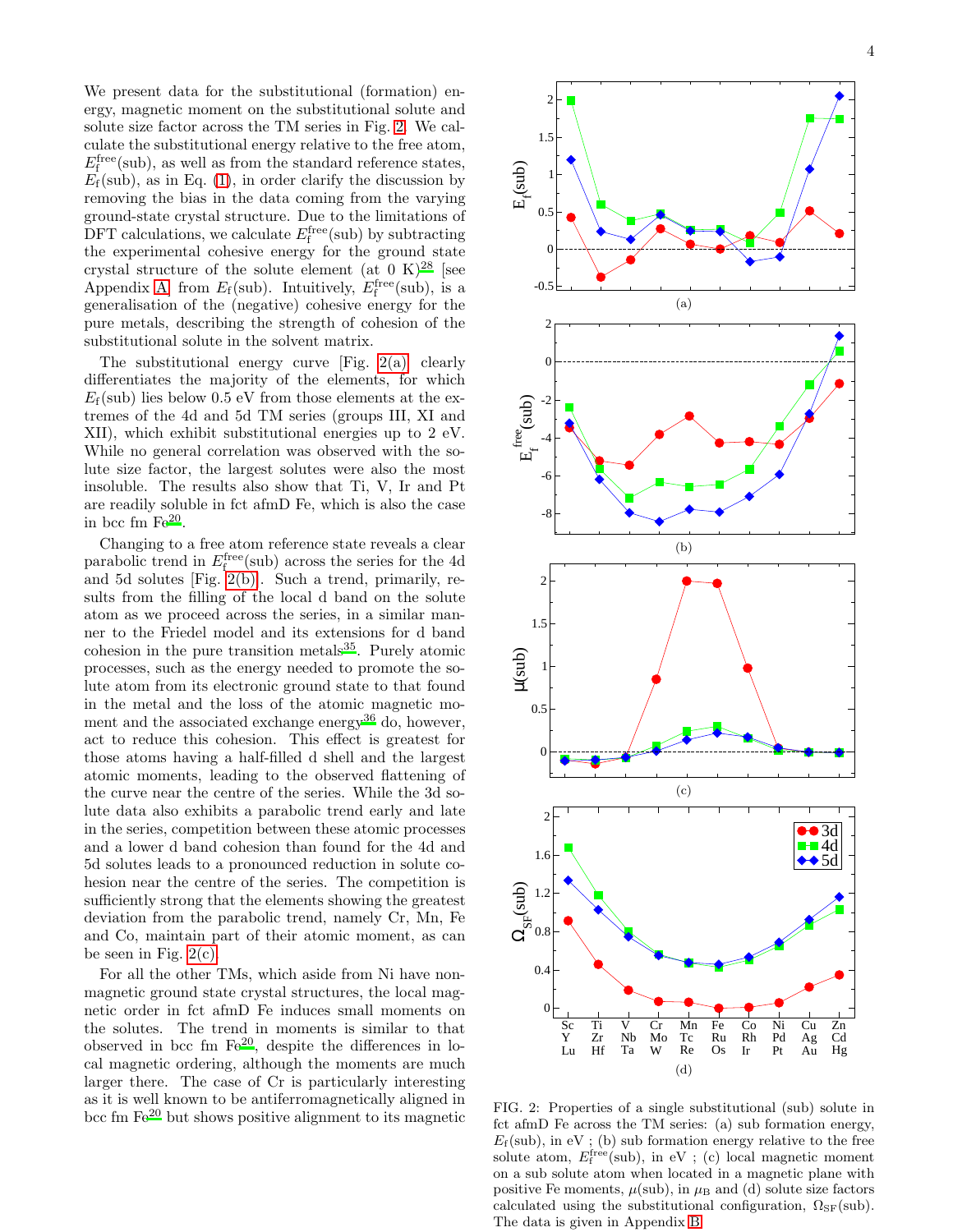plane in fct afmD Fe. We note, however, that the nearest Fe atoms to a Cr solute in fct afmD Fe actually lie in the adjacent and anti-aligned magnetic plane to the one the solute is embedded in and not in the plane itself, as is the case with all the other TM solutes. We postulate that the earlier shift from anti-alignment to alignment, and the much smaller magnitude moments observed in fct afmD Fe compared to bcc fm Fe, result directly from the competing influence of these oppositely aligned 1nn Fe atoms on the solute moment.

The size factor data [in Fig.  $2(d)$ ] exhibits a clear, functional dependence on local d band occupancy, much as was found in bcc  $\text{Fe}^{20}$  $\text{Fe}^{20}$  $\text{Fe}^{20}$ . The solute size is greatest for early and late elements in the TM series and generally increases down a group, although the lanthanide contraction (resulting from the weak screening provided by the 4f shell) results in 4d and 5d solutes having similar sizes. Size factors for a number of TM solutes have been measured experimentally in 316L austenitic stain-less steel<sup>[1](#page-17-2)[,32](#page-19-4)</sup>, which has an approximate composition of Fe-17Cr-13Ni (in  $wt\%$ ). We have extrapolated these results to the case of pure Fe by assuming a fixed value for the (partial) atomic volume of Fe atoms and compare to our work in Table [I.](#page-4-1) For comparison, we also include results for the interstitial solutes C and N from our pre-vious work<sup>[18](#page-18-14)</sup>.

| Data                             | 316L                | 316L               | 316L steel   | This  |
|----------------------------------|---------------------|--------------------|--------------|-------|
| Set                              | steel <sup>32</sup> | $\mathrm{steel}^1$ | extrapolated | work  |
| $V_{\text{ave}}$                 | 11.64               | 11.60              | 11.43        | 11.14 |
| $\Omega_{\rm SF}(\rm Ti)$        |                     | 0.373              | 0.393        | 0.457 |
| $\Omega_{\rm SF}(\rm V)$         |                     | 0.100              | 0.116        | 0.188 |
| $\Omega_{\rm SF}(\mathrm{Cr})$   | 0.048               |                    | 0.068        | 0.070 |
| $\Omega_{\rm SF}(\rm Mn)$        | 0.034               |                    | 0.054        | 0.063 |
| $\Omega_{\rm SF}({\rm Co})$      | $-0.065$            |                    | $-0.047$     | 0.009 |
| $\Omega_{\rm SF}(\rm Ni)$        | $-0.032$            |                    | $-0.014$     | 0.056 |
| $\Omega_{\rm SF}({\rm Cu})$      | 0.093               |                    | 0.114        | 0.221 |
| $\Omega_{\rm SF}(\rm Zr)$        |                     | 1.562              | 1.600        | 1.180 |
| $\Omega_{\rm SF}({\rm Nb})$      |                     | 0.625              | 0.649        | 0.803 |
| $\Omega_{\rm SF}(\rm Mo)$        | 0.359               |                    | 0.384        | 0.563 |
| $\Omega_{\rm SF}(\rm Hf)$        |                     | 1.931              | 1.975        | 1.027 |
| $\Omega_{\rm SF}({\rm Ta})$      |                     | 0.786              | 0.813        | 0.745 |
| $\Omega_{\rm SF}({\rm C})$       | 0.539               |                    | 0.549        | 0.529 |
| $\Omega_\mathrm{SF}(\mathrm{N})$ | 0.451               |                    | 0.460        | 0.537 |

<span id="page-4-1"></span>

| TABLE I: Comparison between the average atomic volume                                                    |
|----------------------------------------------------------------------------------------------------------|
| per lattice site, $V_{\text{ave}}$ , in $\text{\AA}^3$ and size factor, $\Omega_{\text{SF}}$ , data from |
| this work and from experimental studies of 316L austenitic                                               |
| stainless steel <sup>1,32</sup> . The results for C and N from our previous                              |
| work <sup>18</sup> are also given. The experimental results have been                                    |
| extrapolated to the case of pure Fe by assuming a fixed value                                            |
| for the (partial) atomic volume of Fe atoms.                                                             |

Our calculation of the atomic volume in austenite is in good agreement with the extrapolated experimental value, although as in bcc Fe<sup>[20](#page-18-6)</sup> the DFT method used underestimates it by around 3%. There is also a reasonable agreement between the size factor data but with a general tendency of our results to overestimate the experimental values. The underestimation of  $V_{\text{ave}}$  is certainly a contributing factor, although the finite experimental temperature and the error associated with the extrapolation to pure Fe will also contribute. For the largest solutes (Zr and Hf), however, our results significantly underestimate the size factors. Kato *et al.*<sup>[1](#page-17-2)</sup> do, however, admit that the size factor of Hf may well be overestimated, and the uncertainties are greatest in their data for Hf and Zr. This may also help explain the different order of 4d and 5d solute sizes we find compared to experiment<sup>[1](#page-17-2)</sup>. While we do agree that the group IV TMs are larger than those in group V we find that the 4d solutes are larger than the 5d (that is Zr>Hf>Nb>Ta), in contrast to Kato et al. (where Hf>Zr>Ta>Nb) but consistent with the relative order of atomic volumes in the pure ground state crystal structur[e](#page-18-6)s and with results in bcc  $Fe^{20}$ . Despite these discrepancies, the generally good agreement between our results and experiment, particularly in the reproduction of the general trend across the TM series, gives us further confidence in our theoretical approach to modelling  $a$ ustenite<sup>[17](#page-18-4)[,18](#page-18-14)</sup>.

We have already observed a number of similarities between our results in fct afmD Fe and those in bcc fm F[e](#page-18-6)<sup>20</sup>. Following the finding of strong correlation between results in pure Fe between these two states by Klaver  $et \ al.<sup>17</sup>$  $et \ al.<sup>17</sup>$  $et \ al.<sup>17</sup>$ , we further compare the properties of substitutional TM solutes in the two states. Fig. [3](#page-5-0) demonstrates the high level of correlation present in the  $E_f^{\text{free}}(\text{sub})$  and  $\Omega_{\rm SF}(\mathrm{sub})$  data between these two states of Fe. That said, there is a slight tendency for solutes in the fct afmD state to exhibit greater cohesion. Overall, these results add to the set of measurable defect and solute properties in Fe that show a marked insensitivity to the details of the surrounding crystal structure.

#### <span id="page-4-0"></span>B. TM Solute interactions with vacancy defects

We now turn to investigate the interactions of TM solutes with vacancies in fct afmD Fe.

#### 1. Vacancy-solute binding

The binding energies between a vacancy and TM solute, X, at 1nn separation,  $E<sub>b</sub>(vac, X; 1nn)$ , are shown in Fig. [4.](#page-5-1) In fct afmD Fe, there are three distinct 1nn configurations, labelled 1a, 1b and 1c in Fig. [5,](#page-6-0) and the error bars in the plots mark the spread in binding energies with the data points chosen at the centre of the range.

The data follows a clear trend across the TM series with all elements, aside from Cr and Mn, being attracted to the vacancy and those early and late in the series show-ing the strongest binding. Experimental estimates<sup>[1](#page-17-2)</sup> of the binding energies for Ti  $(0.14 \text{ eV})$  and Nb  $(0.18 \text{ eV})$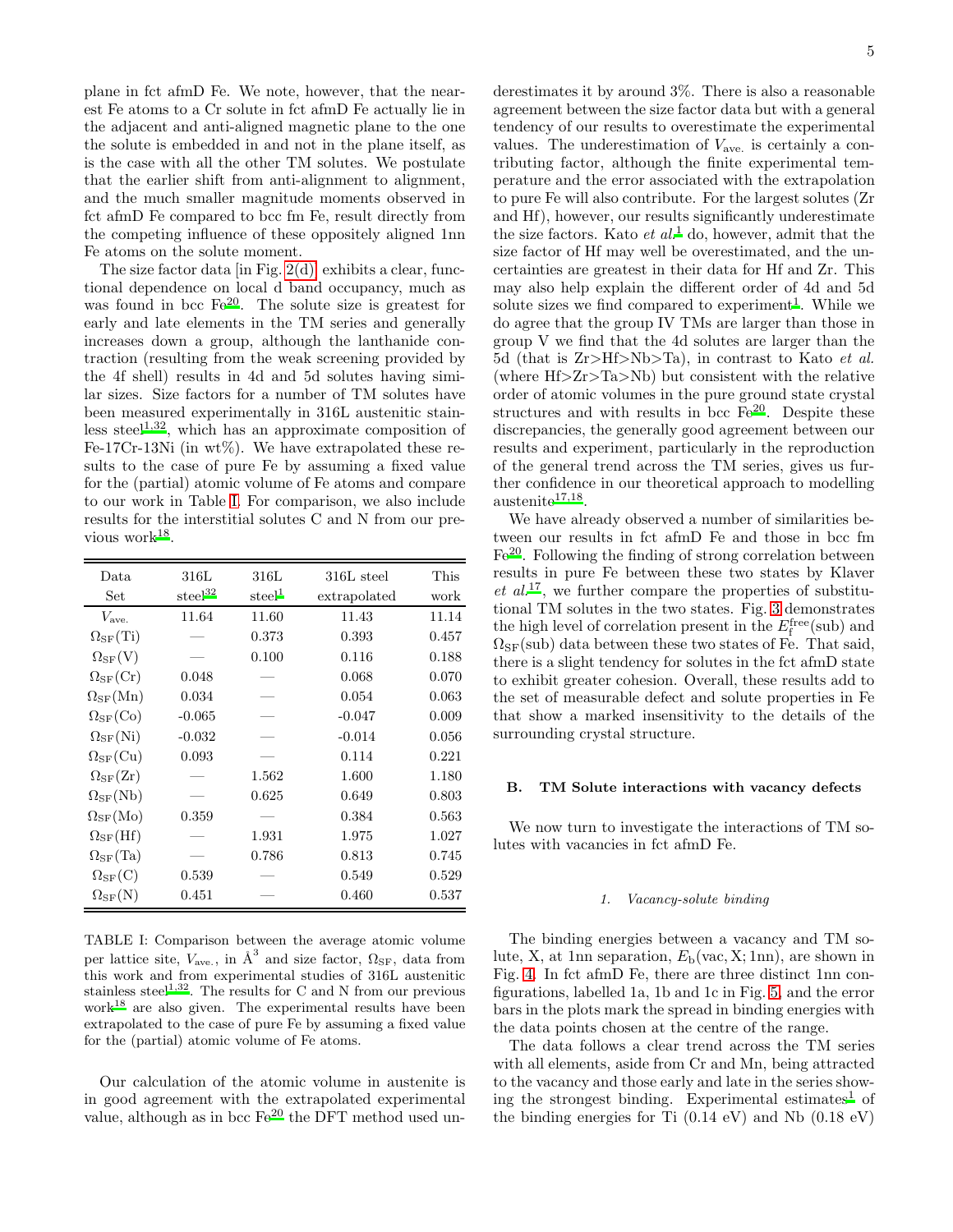

<span id="page-5-0"></span>FIG. 3: Comparison of (a) the substitutional formation energies relative to the free atom,  $E_f^{\text{free}}(\text{sub})$ , in eV and (b) the solute size factors,  $\Omega_{\rm SF}(\text{sub})$ , between fct afmD Fe and bcc fm  $Fe^{20}$  $Fe^{20}$  $Fe^{20}$ . The data is given in Appendix [B.](#page-17-8)

in 316L steel are consistent with our data. The similarity of the trend in the binding energy data to that for the solute size factors  $\left[\text{in Fig. 2(d)}\right]$  is borne out in Fig. [4\(b\),](#page-5-2) which demonstrates a strong correlation between these two quantities, although with a slight tendency for early TMs to interact more strongly than those late in the series, as observed in bcc  $\text{Fe}^{20}$  $\text{Fe}^{20}$  $\text{Fe}^{20}$ . A linear fit to the data, with a proportionality coefficient of 0.49 eV, is close to the value of  $0.45$  eV found in bcc  $\text{Fe}^{20}$  $\text{Fe}^{20}$  $\text{Fe}^{20}$ . A function proportional to the square of the size factor, which could be motivated from elasticity arguments, does, however, give better agreement with the data. Overall, these results confirm the suggestions from experiment<sup>[1](#page-17-2)[,2](#page-17-3)</sup> and theory<sup>[4](#page-17-5)</sup> that oversized solutes act as trapping sites for vacancies.

What is not apparent from Fig. [4](#page-5-1) is that the largest solutes, namely Sc, Y, Zr, Lu and Hf, relax to exactly half way between their original lattice site and the vacancy at 1nn, that is to the centre of the associated di-



<span id="page-5-2"></span><span id="page-5-1"></span>FIG. 4: Vacancy-solute binding energies at 1nn,  $E<sub>b</sub>(\text{vac}, X; 1nn)$ , in eV (a) across the TM series and (b) versus the solute size factor,  $\Omega_{\rm SF}(\rm sub)$ , in fct afmD Fe. The error bars identify the spread in binding energies over the three distinct 1nn sites, namely 1a, 1b and 1c in Fig. [5,](#page-6-0) with the data point chosen at the centre of this range. Figure (b) also shows the results of fits to the combined dataset using a linear,  $E_{\rm b} = 0.49 \Omega_{\rm SF}$ , or squared,  $E_{\rm b} = 0.47 \Omega_{\rm SF}^2$ , functional dependence. The data is given in Appendix [B.](#page-17-8)

vacancy, forming what we refer to as a solute-centred divacancy (SCD). All other solutes remain on-site during relaxation. This behaviour was already observed for He in austenite<sup>[18](#page-18-14)</sup> and for the same TM solutes in bcc  $Fe<sup>20</sup>$  $Fe<sup>20</sup>$  $Fe<sup>20</sup>$  and clearly has important implications for vacancymediated solute diffusion, which we now discuss.

#### 2. Vacancy-mediated solute diffusion

The vacancy-mediated diffusion of a substitutional solute in an fcc lattice is usually well described by the five-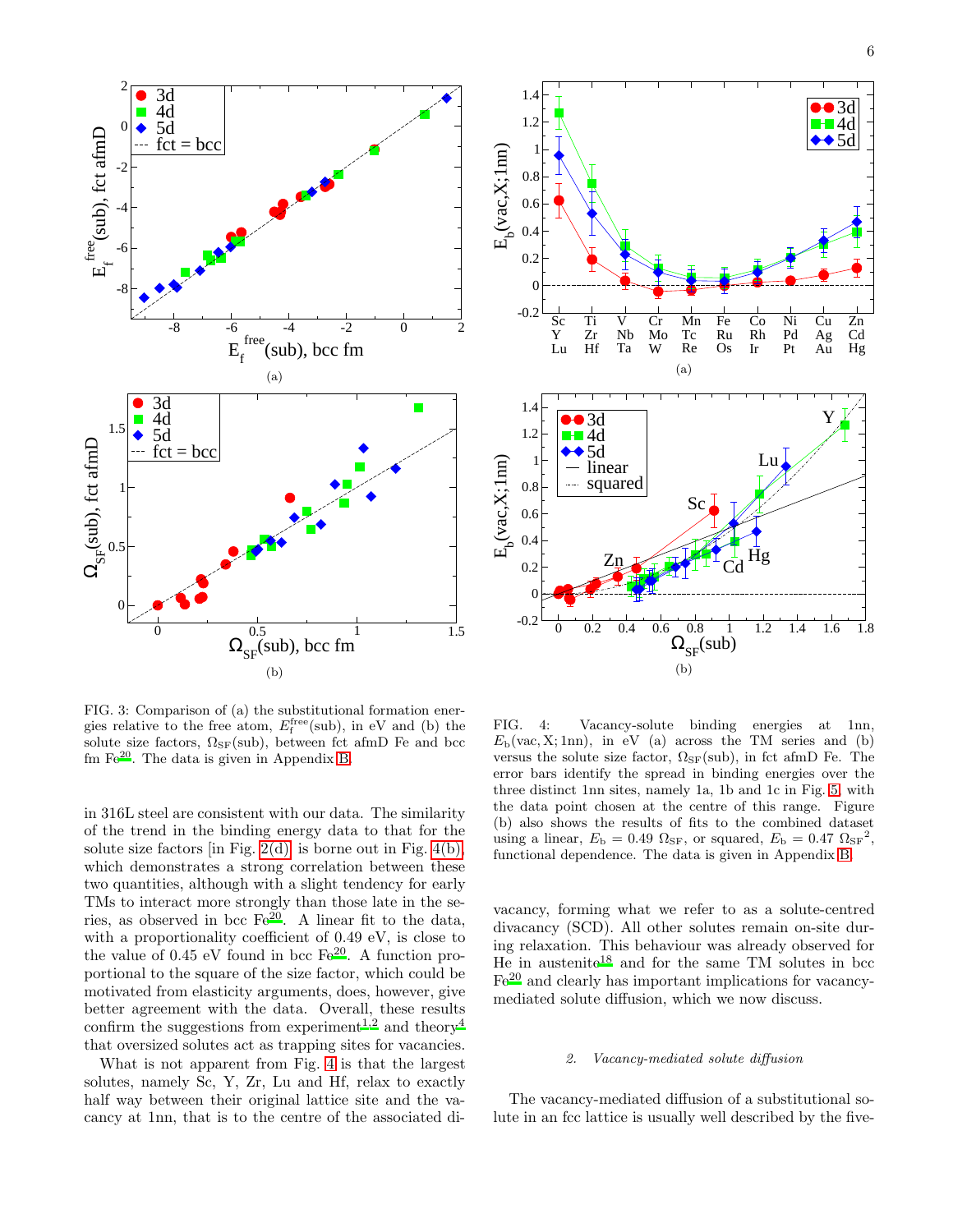

<span id="page-6-0"></span>FIG. 5: Distinct configurations for an interacting point-defect (black) and substitutional solute (grey) in fct afmD Fe at up to 4nn separation. Fe atoms (white) are shown with arrows to indicate the local moments within their magnetic planes, which are also shown.

frequency model of Lidiard and LeClaire<sup>[37](#page-19-9)[,38](#page-19-10)</sup>. The distinct types of vacancy jumps, as labelled by their associated frequencies,  $\omega_i$ , are given in Fig. [6.](#page-6-1)

The frequencies are related to migration barriers by Arrhenius-type expressions,

$$
\omega_i = C_{m,i} \exp(-\beta E_m(\omega_i)), \tag{6}
$$

where  $\beta = 1/k_BT$  and  $E_m(\omega_i)$  is the migration energy for the jump. For vacancies in an fcc lattice, the single maximum in energy along the jump path [see Fig. [7\]](#page-6-2) defines the transition state (TS) and  $E_m(\omega_i)$  is, therefore, the energy difference between the TS and the initial jump configuration. A nearby solute, X, can change the energy of both of these configurations (relative to a noninteracting state). For the initial configuration, I, this is quantified by the vacancy binding energy,  $E<sub>b</sub>(\text{vac}, X; I)$ , and we can, similarly, define a "binding energy to the transition state",  $E_{\rm b}(\rm{TS}, \rm{X}; \omega_i)$ . The change in migration energy relative to that in pure Fe is then given by

<span id="page-6-3"></span>
$$
E_{\rm m}(\omega_i) = E_{\rm m}(\omega_0) + E_{\rm b}(\text{vac}, \mathbf{X}; \mathbf{I}) - E_{\rm b}(\mathbf{TS}, \mathbf{X}; \omega_i). \tag{7}
$$

We first investigate vacancy-solute exchange, that is jump  $\omega_2$ , for which there are three distinct paths in fct afmD Fe [see Fig. [5\]](#page-6-0), namely 1a, 1b and 1c. Fig. [7](#page-6-2) shows the change in formation energy along the 1a jump path,



<span id="page-6-1"></span>FIG. 6: The distinct types of vacancy (white square) jumps near a substitutional solute (black circle) in the fcc lattice for the five-frequency model of Lidiard and LeClaire<sup>[37](#page-19-9)[,38](#page-19-10)</sup>. Solvent metal atoms involved in the vacancy jumps (grey circles) are distinguished from those in the background matrix (white circles). With the vacancy initially at 1nn to the solute the jumps can either maintain a 1nn separation  $(\omega_1)$ , have the vacancy exchange with the solute  $(\omega_2)$  or involve dissociation to  $(\omega_3)$  or association from  $(\omega_4)$  2nn, 3nn and 4nn separation. In the model, all other vacancy jumps are considered identical to that in the pure solvent metal  $(\omega_0)$ .



<span id="page-6-2"></span>FIG. 7: Change in formation energy,  $\Delta E_f(\omega_2, 1a)$ , in eV, for the 3d TM solutes in fct afmD Fe along the 1a jump path for vacancy-solute exchange [see Fig. [5\]](#page-6-0). The zero of energy corresponds to a non-interacting vacancy and substitutional solute. The reaction coordinate is the solute position, after rescaling, with 0 or 1 corresponding to a perfectly on-site solute and 0.5 to the case where it is half-way between the two lattice sites, that is to the SCD. The higher dotted line gives the vacancy migration energy for this jump path in pure fct afmD Fe.

 $\Delta E_f(\omega_2, 1a)$ , for the 3d solutes. All solutes relax towards a vacancy at 1nn, with larger solutes relaxing further, and Sc going to the symmetric position to form a stable SCD configuration, which is the TS for the other solutes. While the increasing vacancy binding energy leads to a steady lowering of the initial on-site energy, the TS bind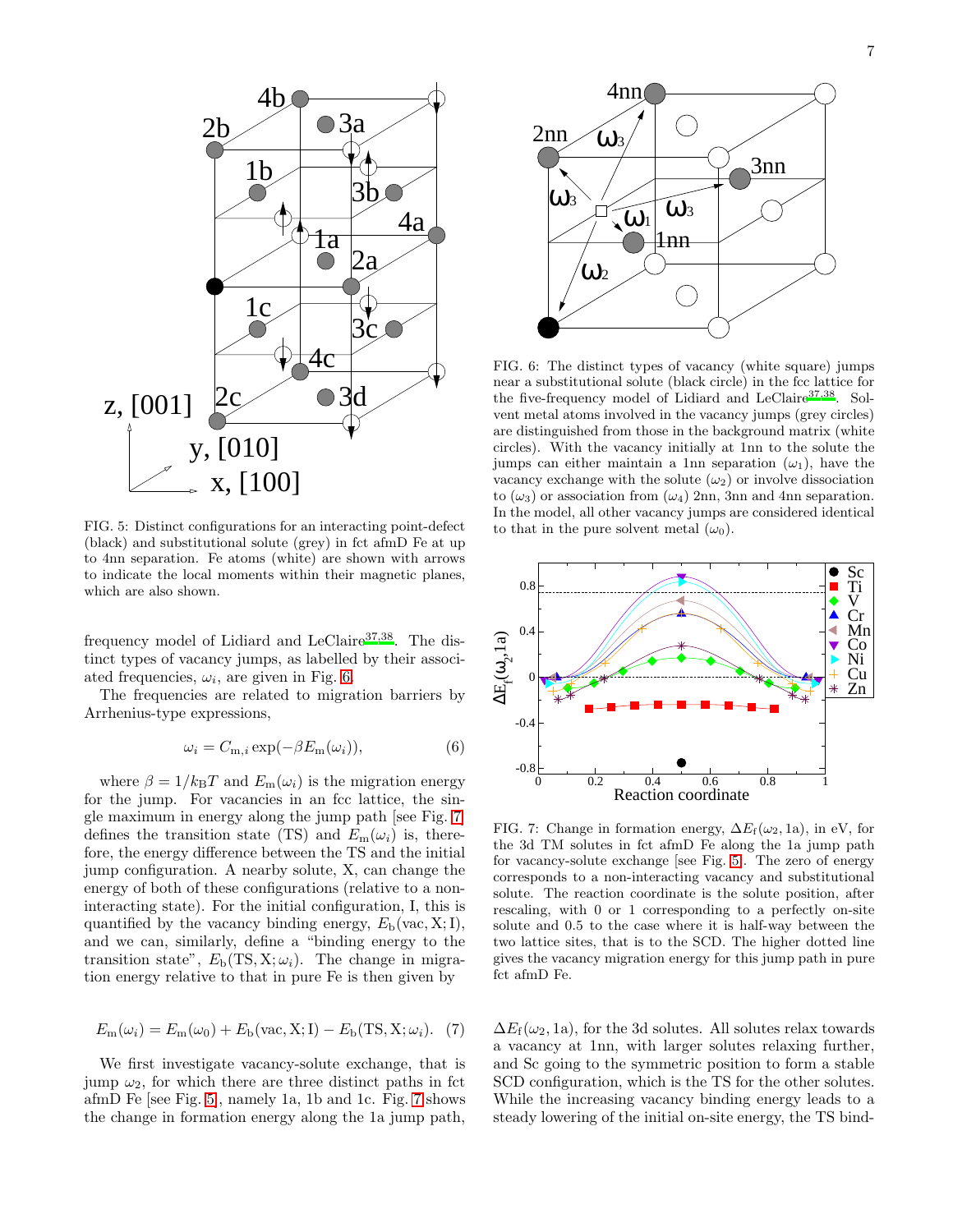ing energy increases more quickly with size factor, leading to a net lowering of the migration barrier, which is ultimately responsible for the formation of the stable SCD for Sc. Similar results were found for the other migration paths and TM solutes, with Sc, Y, Lu, Zr and Hf forming stable SCDs.

Fig. [8](#page-7-0) shows  $E_m(\omega_2)$  and  $E_b(TS, X; \omega_2)$  across the TM series. The TS binding energy trend shows strong positive binding at the beginning and end of the series. While there is no simple relationship between solute size and TS binding [Fig. [8\(b\)\]](#page-7-1), in contrast to the vacancy binding [Fig. [4\(b\)\]](#page-5-2), the two are still strongly correlated. Generally, the TS binding energy grows at a greater rate than the vacancy binding energy with size factor, which Eq. [\(7\)](#page-6-3) shows leads to an overall reduction in  $E_m(\omega_2)$  as we move out from the centre of the TS series [Fig.  $8(c)$ ]. The extreme examples are Sc, Y, Zr, Lu and Hf, where the energy barrier ceases to exist and the SCD is stable. The barrier heights for Ti, Nb and Ta are also effectively negligible [see Fig. [7](#page-6-2) for Ti] and should be considered as forming stable SCDs at finite temperature. Near the centre of the series, by contrast, a combination of positive binding to the vacancy and negative binding to the transition state (see Os and Ir in particular) leads to greater migration energies than in pure Fe. It is also interesting to note that the significant difference between the  $\omega_2$ jumps for  $Cr$  and  $Ni$  found previously<sup>[17](#page-18-4)</sup>, predominantly result from differences in binding to the transition state (instead of the vacancy), which results, most likely, from magnetic interactions, given the similar solute sizes.

We also investigated the relative importance of vacancy-solute exchange at 2nn to vacancy-mediated diffusion using Y in fct afmD Fe. This was motivated by results from our previous work on substitutional He<sup>[18](#page-18-14)</sup>. While the TS binding energy for Y along the 2a jump path [see Fig. [5\]](#page-6-0) was significant at 1.82 eV, it was only sufficient to reduce the migration energy to 1.74 eV. Using the data for  $\omega_2$  jumps as a reference [see Fig. [8\]](#page-7-0) we would expect the migration barriers for the other TM solutes to be in excess of the Y value and can, therefore, conclude that vacancy-solute exchange at 2nn is unlikely to contribute significantly to their vacancy-mediated diffusion.

For the  $\omega_1$  jumps, we have focussed on the 3d solutes and those that form stable SCDs, namely Y, Zr, Lu and Hf. The results are presented in Fig. [9.](#page-8-0) While the dependence on details of local magnetic state for some elements is large, the TS binding energy is, generally, negative and much smaller than either the  $\omega_2$  TS or 1nn vacancy binding energies. Both the trend in the  $E_m(\omega_1)$ data [Fig. [9\(b\)\]](#page-8-1) and its correlation with the size factor [Fig.  $9(c)$ ], therefore, primarily result from the vacancysolute binding energy data [Fig. [4\]](#page-5-1). The intuitive result is that the migration energy for an  $\omega_1$  jump increases with solute size factor and the data in Fig.  $9(c)$  is well described by a linear or quadratic fit function.

In previous analysis of Ni and  $Cr^{17}$  $Cr^{17}$  $Cr^{17}$ , the ratio of the tracer diffusion coefficient for solute X to that for the



<span id="page-7-2"></span><span id="page-7-1"></span><span id="page-7-0"></span>FIG. 8: Migration energies,  $E_m(\omega_2)$ , and binding energies to the transition state,  $E_b(TS, X; \omega_2)$ , in eV for vacancy-solute exchange in fct afmD Fe. The error bars for the 3d solutes and for Y, Zr, Lu and Hf show the spread in energies over the 1a and 1b jump paths [see Fig. [5\]](#page-6-0) with the data point taken as the mean value. The data for path 1c was deemed unreliable given that the magnetic moment on the migrating atom is constrained to be zero in the transition state, leading to an overestimation of the migration energy<sup>[17](#page-18-4)</sup>. Systematic cancellations have resulted in the error bars being smaller than the symbols in figures (a) and (b). For the other solutes only the 1a jump data is shown. The data is given in Appendix [B.](#page-17-8)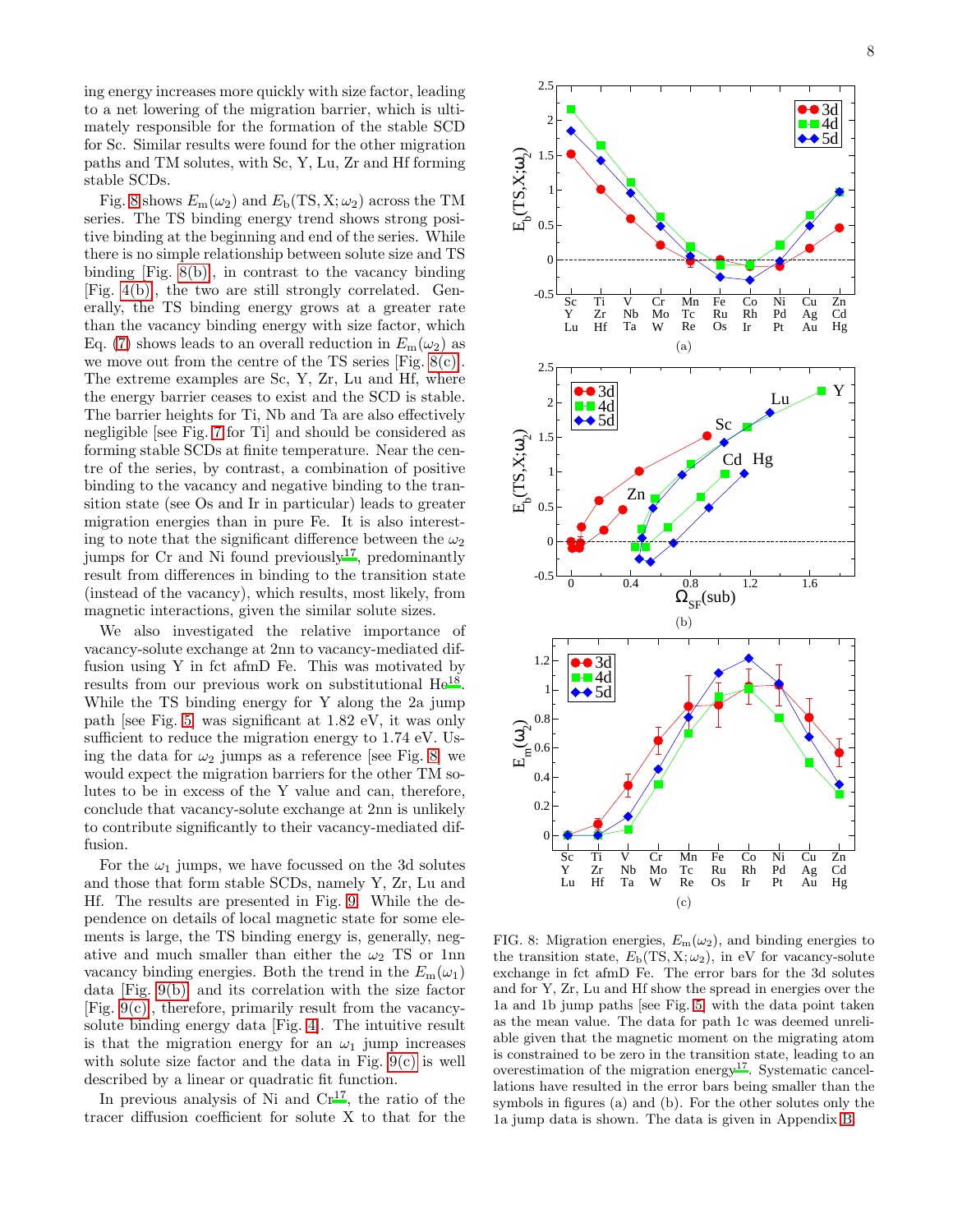<span id="page-8-4"></span>

<span id="page-8-2"></span><span id="page-8-1"></span><span id="page-8-0"></span>FIG. 9: Migration energies,  $E_m(\omega_1)$ , and binding energies to the transition state,  $E_b(TS, X; \omega_1)$ , in eV for  $\omega_1$  jumps in fct afmD Fe. For all solutes except Y we have considered the jumps from 1b to 1b and from 1c to 1c configurations [see Figs. [5](#page-6-0) and [6\]](#page-6-1), which have symmetry-stabilised transition states, and the error bars reflect the spread in these values. For the special case of Y the 1a to 1b jump, which required the use of climbing image NEB calculations, was also included. The 1a to 1c jump was excluded from the analysis given that the constraints of collinear spin calculations would lead to a zero moment on the migrating Fe atom at some point on the path, resulting in a significant overestimation of the migration energy. Figure (c) also shows the results of linear,  $E_m =$  $0.68 + 0.81 \Omega_{\rm SF}$ , or squared,  $E_{\rm m} = 0.80 + 0.54 \Omega_{\rm SF}^2$ , fits to the combined data. The data is given in Appendix [B.](#page-17-8)

solvent,  $D^*_{\mathbf{X}}/D^*_{\mathbf{Fe}}$ , and the vacancy wind parameter,  $G$ , which measures the relative orientations of the solute and vacancy fluxes, were found to be controlled by only two parameters, namely  $E_b(TS, X; \omega_1)$  and  $E_b(TS, X; \omega_2)$ . By using the fact that  $D_X^*/D_{\text{Fe}}^*$  is a monotonically increasing function of both parameters and  $G$  is a monotonically decreasing function of  $E<sub>b</sub>(TS, X; \omega<sub>1</sub>)$ , we have plotted lower and upper bounds for these quantities for Cr, Mn, Co, Ni and Cu in Fig. [10](#page-9-0) using the parameter values and their uncertainties in Table [II.](#page-8-3)

| Element | $E_{\rm b}(\rm{TS}, \rm{X}; \omega_1)$ | $E_{\rm b}$ (TS, X; $\omega_2$ ) |
|---------|----------------------------------------|----------------------------------|
| Сr      | $-0.042 \pm 0.022$                     | $0.210 \pm 0.022$                |
| Mn      | $-0.066 \pm 0.000$                     | $-0.019 \pm 0.092$               |
| Co      | $0.061 \pm 0.007$                      | $-0.097 \pm 0.040$               |
| Ni      | $0.056 \pm 0.065$                      | $-0.094 \pm 0.003$               |
| Cп      | $-0.166 \pm 0.103$                     | $0.164 \pm 0.022$                |

<span id="page-8-3"></span>TABLE II: Binding energies to the transition state for  $\omega_1$ and  $\omega_2$  jumps, in eV. The errors and central values are as described in Figs. [8](#page-7-0) and [9.](#page-8-0)

We find that Ni and Co diffuse at a similar rate and more slowly than Fe, primarily as a result of their negative binding to the  $\omega_2$  transition state. In contrast, both Cu and Cr exhibit positive TS binding and diffuse more quickly than Fe. For Mn,  $E_b(TS, X; \omega_2)$  spans both positive and negative values, leading to uncertainty in  $D_{\text{X}}^{*}/D_{\text{Fe}}^{*}$ . The data does, however, show that Mn will diffuse more slowly than either Cr or Cu. In addition to this analysis of diffusion rates, the vacancy wind parameter, G, allows one to determine whether the solute flux induced by vacancy-mediated diffusion would be in the same direction (for  $G < -1$ ) or opposite to (for  $G > -1$ ) any vacancy flux. The net diffusion of Cr, Mn and Cu is opposite to the vacancy flux at all temperatures [Fig. [10\(b\)\]](#page-9-1). While the behaviour of Ni does appear poorly determined, this results from the  $E_b(TS, X; \omega_1)$ parameter extending to the small but negative value of -0.009 eV at its lower bound, leading to the divergent behaviour seen between the upper and two lower curves for G. A positive value is much more likely, meaning that the Ni flux flips from being opposite to the vacancy flux to being in the same direction below a critical temperature,  $T_c$ , where radiation-induced vacancies drag the solutes with them to the defect sinks. We estimate a value of  $T_c = 400 \pm 50$  K for Co. Overall, these observations are consistent with the RIS of Cr away from and Ni towards vacancy sinks in austenitic stainless steels $1-3$  $1-3$ . Furthermore, they suggest that Co concentrations will be enhanced and Cu depleted from vacancy sinks. The behaviour of Mn remains undetermined in this study as it depends critically on whether it diffuses faster or slower than Fe, leading, respectively, to depletion or enhancement at defect sinks.

Another useful area of approximation is the case where the  $\omega_2$  jump frequency becomes very much greater than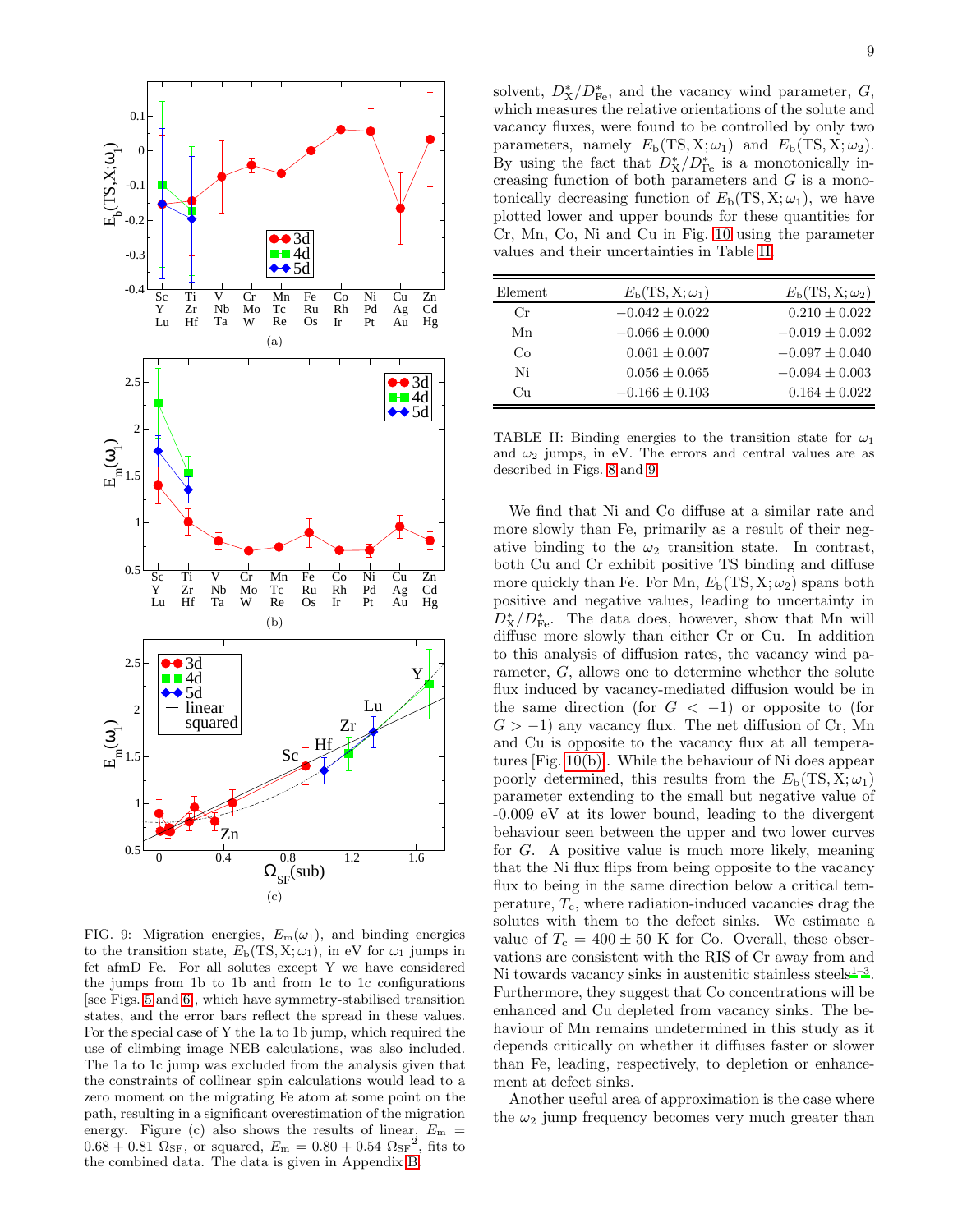

<span id="page-9-1"></span><span id="page-9-0"></span>FIG. 10: Temperature dependence of (a) the tracer diffusion coefficient ratio,  $D_X^*/D_{\text{Fe}}^*$ , and (b) the vacancy wind parameter, G, for the solutes Cr (black, dotted line), Mn (red, dashed line), Co (green, dot-dashed line), Ni (blue, doubledot-dashed line) and Cu(brown, dot-double-dashed line). The lower and upper curves for each element show the likely uncertainties. The third, bolder, central curves for Mn in figure (a) and Ni in figure (b) correspond to the central parame-ter values in Table [II.](#page-8-3) The vacancy drag regime  $(G < -1)$  is identified in figure (b).

both  $\omega_1$  and  $\omega_3$ . This approximation not only applies when  $E_m(\omega_2)$  is small, as is the case for many oversized solutes, but also allows us to treat the case when the migration barrier ceases to exist and a stable SCD is formed. In this limit the general expression for  $D^*_{\mathbf{X}}$  [see Klaver *et al.*<sup>[17](#page-18-4)</sup> becomes independent of  $\omega_2$  and is given by,

<span id="page-9-3"></span>
$$
D_{\mathbf{X}}^* = a^2 c_{\mathbf{V}} C_{\mathbf{b}} \exp(\beta E_{\mathbf{b}}(\text{vac}, \mathbf{X}; 1\text{nn})) \left[ \omega_1 + \frac{7}{2} F(\frac{\omega_4}{\omega_0}) \omega_3 \right],
$$
\n(8)

where  $a$  is the fcc lattice parameter,  $c_V$ , is the vacancy concentration,  $C<sub>b</sub>$  is a weakly temperature-dependent prefactor that depends on the vacancy-solute binding entropy and the function, F, gives the fraction of dissociative  $(\omega_3)$  jumps that do not effectively return the vacancy to its original site<sup>[39](#page-19-11)</sup>.

The physical interpretation of the large  $\omega_2$  limit is that the solute oscillates rapidly over a small  $\omega_2$  barrier or is located about the centre of the associated divacancy, until an  $\omega_1$  or  $\omega_3$  jump takes place.  $\omega_1$  corresponds to the migration of the (effective) SCD as a single entity, which we investigated as a primary mechanism for sub-stitutional He diffusion previously<sup>[18](#page-18-14)</sup>.  $\omega_3$  corresponds to the net diffusion resulting from dissociation (and reassociation) events. The activation energy for both of these diffusion mechanisms is given by

<span id="page-9-2"></span>
$$
E_{\rm A}(\omega_i) = E_{\rm m}(\omega_i) - E_{\rm b}(\text{vac}, \text{X}; 1 \text{nn}) \left[ +E_{\rm f}(\text{vac}) \right]
$$
  
=  $E_{\rm m}(\omega_0) - E_{\rm b}(\text{TS}, \text{X}; \omega_i) \left[ +E_{\rm f}(\text{vac}) \right], (9)$ 

where the vacancy formation energy,  $E_f(\text{vac})$ , is either present for a thermal vacancy population or absent for a fixed supersaturation of vacancies, as found in irradiated materials, and the tracer diffusion coefficient remains proportional to the vacancy concentration. Eq. [\(9\)](#page-9-2) shows that  $E_A(\omega_i)$  is lower than the activation energy for (tracer) self-diffusion by the TS binding energy,  $E_{\rm b}(\text{TS}, \text{X}; \omega_i)$ . We note, in passing, that while we did not consider the  $\omega_3$  diffusion mechanism for substitutional He previously[18](#page-18-14), test calculations showed it should exhibit a similar TS binding and activation energy to the  $\omega_1$  mechanism.

For the TS solutes the  $E<sub>b</sub>(TS, X; \omega<sub>1</sub>)$  data in Fig. [9\(a\)](#page-8-4) suggests that the activation energy for the  $\omega_1$  diffusion mechanism will, generally, be higher than for selfdiffusion. A general study of  $\omega_3$  (and  $\omega_4$ ) jumps would have been prohibitively expensive, given the requirement of 10 relaxed configuration calculations and 9 NEB calculations per solute. We have, however, completed this study for Y, both as the largest solute and for its importance in ODS steels. The results are summarised in Table [III](#page-10-0) along with suitably-averaged effective values for the  $\omega_3$  and  $\omega_4$  jump data following the method of Tucker  $et \ al.^{40}.$  $et \ al.^{40}.$  $et \ al.^{40}.$ 

The vacancy binding energy data exhibits a clear trend of strong attraction at 1nn followed by a much weaker repulsive interaction at 2nn and weak attraction at 3nn and 4nn separations. The same trend was reported in fcc nm  $\mathrm{Fe}^{12}$  $\mathrm{Fe}^{12}$  $\mathrm{Fe}^{12}$ , although with a discrepancy in binding energy of up to 0.4 eV. We put this discrepancy down to their choice of much smaller (96 atom) supercells rather than the difference in magnetic reference state, given that our own (256 atom cell) calculations in fcc nm Fe found binding energies at the centres of the ranges reported in Table [III.](#page-10-0) It is interesting to note that a very similar trend was also observed for early TM solutes in bcc  $Fe<sup>20</sup>$  $Fe<sup>20</sup>$  $Fe<sup>20</sup>$  and for He in austenite<sup>[18](#page-18-14)</sup>. In contrast to the rather sharp fall-off in vacancy binding, the binding energies to the  $\omega_3$  (and  $\omega_4$ ) transition states remain high at as much as 1 eV. This translates into much lower migration energies than for  $\omega_1$  jumps and the  $\omega_3$  mechanism will, therefore, dominate the vacancy-mediated diffusion of Y solutes. While the  $\omega_3$  migration energies remain greater than in pure Fe, the high TS binding energies mean that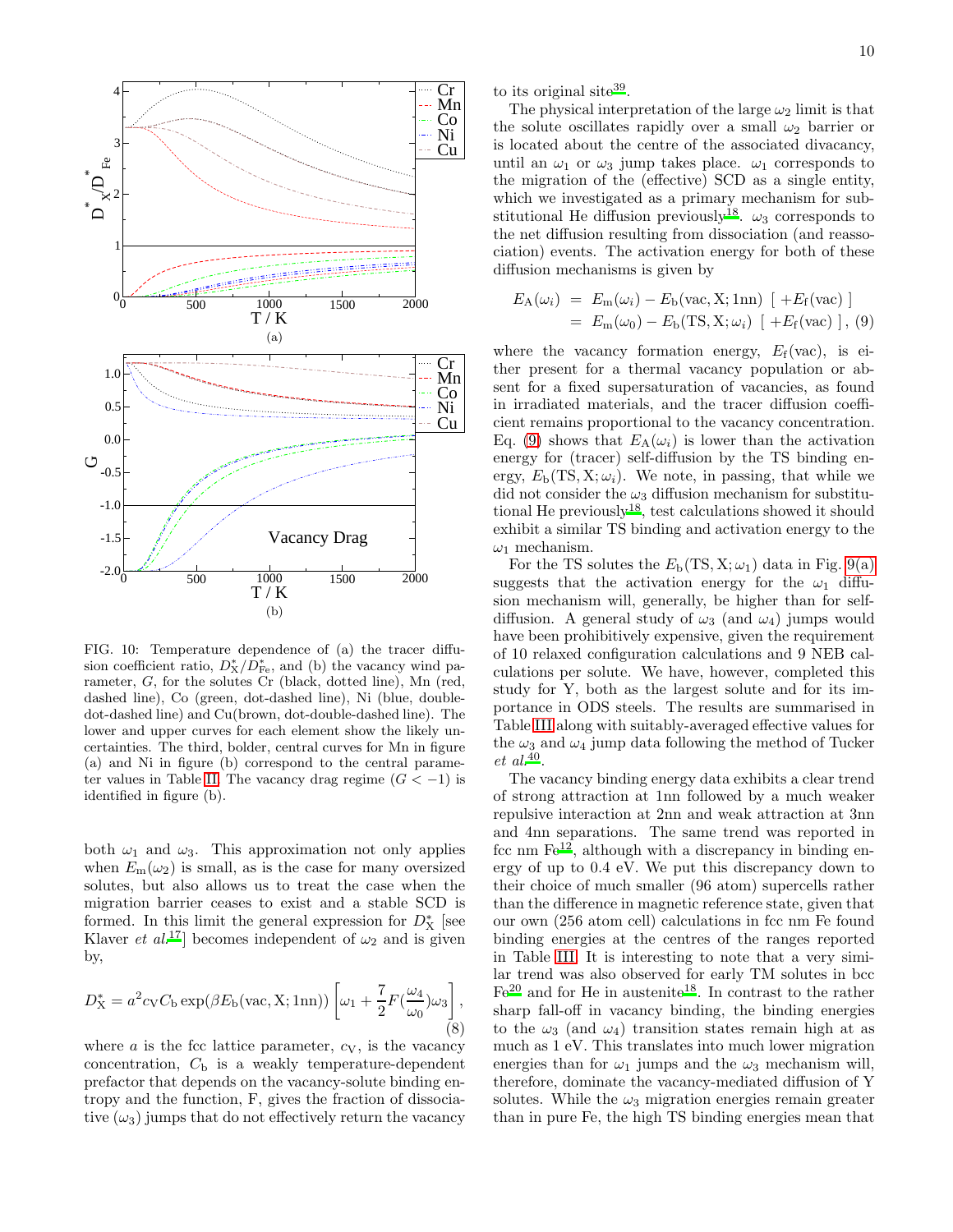|                  | $E_{\rm m}(\omega_i)$ | $E_{\rm b}(vac, X; I)$ | $E_{\rm b}(\rm{TS}, \rm{X}; \omega_i)$ |
|------------------|-----------------------|------------------------|----------------------------------------|
| $\omega_0$       | $0.90 \pm 0.15$       | 0                      | 0                                      |
| $\omega_1$       | $2.27 \pm 0.37$       | $1.27 \pm 0.12$        | $-0.10 \pm 0.24$                       |
| $\omega_2$       | 0                     | $1.27 \pm 0.12$        | $2.16 \pm 0.03$                        |
| $\omega_3$ , 2nn | $1.97 \pm 0.16$       | $1.27 \pm 0.12$        | $0.28 \pm 0.22$                        |
| $\omega_3$ , 3nn | $1.43 \pm 0.23$       | $1.27 \pm 0.12$        | $0.65 \pm 0.20$                        |
| $\omega_3$ , 4nn | $1.31 \pm 0.05$       | $1.27 \pm 0.12$        | $0.93 \pm 0.05$                        |
| $\omega_3$ , eff | $1.40 \pm 0.20$       |                        | $0.76 \pm 0.23$                        |
| $\omega_4$ , 2nn | $0.59 \pm 0.28$       | $-0.13 \pm 0.03$       | $0.28 \pm 0.22$                        |
| $\omega_4$ , 3nn | $0.20 \pm 0.12$       | $0.09 \pm 0.08$        | $0.65 \pm 0.20$                        |
| $\omega_4$ , 4nn | $0.13 \pm 0.04$       | $0.15 \pm 0.07$        | $0.93 \pm 0.05$                        |
| $\omega_4$ , eff | $0.20 \pm 0.12$       |                        | $0.76 \pm 0.23$                        |

<span id="page-10-0"></span>TABLE III: Migration energy,  $E_m(\omega_i)$ , and solute binding energies to the vacancy in the initial jump configuration,  $E<sub>b</sub>(\text{vac}, X; I)$ , and the transition state,  $E<sub>b</sub>(TS, X; \omega<sub>i</sub>)$ , in eV for vacancy jumps near a Y solute in fct afmD Fe. The distinct jumps are given in Fig. [6.](#page-6-1) Note that there is only one transition state for corresponding  $\omega_3$  and  $\omega_4$  jumps so the binding energies are identical. The errors give the spread in energies over the distinct  $\omega_i$  jump paths in fct afmD Fe or initial configurations [see Fig. [5\]](#page-6-0) with the given value chosen at the centre of this range. The data is given in Appendix [B.](#page-17-8) The effective (eff)  $\omega_3$  and  $\omega_4$  migration barriers (and TS binding energies) were calculated from those for 2nn, 3nn and 4nn jumps following the method of Tucker  $et \ al.<sup>40</sup>$  $et \ al.<sup>40</sup>$  $et \ al.<sup>40</sup>$  and are valid in a temperature range from 0 to 2000 K.

the corresponding activation energies [Eq. [\(9\)](#page-9-2)] are much lower than for self-diffusion. This result means that Y will diffuse faster than Fe above some critical temperature, despite its much greater size. Another important consequence of the strong TS binding energies are the very low migration energies for  $\omega_4$  jumps, with an effective value of  $0.20 \pm 0.12$  eV, which is significantly less than in pure Fe. Such a low value means that a newly dissociated vacancy is much more likely to return to the solute than be lost to the general matrix (making an  $\omega_0$ jump) and it is reasonable to ask why this does not significantly suppress diffusion through the factor,  $F(\omega_4/\omega_0)$ in Eq. [\(8\)](#page-9-3). However, even in the limit where the vacancy always returns, that is  $\omega_4/\omega_0 \rightarrow +\infty$ , F remains above zero at 2/7. This results from the fact that the vacancy can return to different sites at 1nn to the solute from the one it left and, therefore, still contribute to diffusion<sup>[39](#page-19-11)</sup>.

Thus we can state with reasonable confidence that the  $\omega_3$  diffusion mechanism will dominate for the early (oversized) TM solutes with an activation energy lower than that for self-diffusion. The enhanced mobility of these solutes is, certainly, an important factor in understanding the nucleation and formation of the complex oxide nanoparticles produced during the manufacturing of ODS steels, although other factors, such as oxygen mobility and the interactions between the oxide components will also be important<sup>[12](#page-18-1)</sup>.

#### 3. Vacancy clustering and void nucleation

In the experimental work of Kato  $et \ al.$ <sup>[1](#page-17-2)</sup> it was shown that, while the addition of oversized TM solutes to 316L steel did suppress void growth and reduce void swelling under irradiation, this was accompanied by an abrupt increase in void number density above a certain solute size factor and for sufficiently-high radiation doses. On this basis, the authors suggested that the oversized solutes were acting as void nucleation sites. We have investigated this possibility by studying the growth of vacancy clusters around a single Y atom, that is  $\text{vac}_{n}$ -Y clusters, and the binding energies for the most stable clusters are given in Table [IV.](#page-10-1)

| $n_{\rm}$ |                                                           | ર | $\Lambda$                                                                                   |      |
|-----------|-----------------------------------------------------------|---|---------------------------------------------------------------------------------------------|------|
|           | $E_{\rm b}^{\rm tot}$ 1.27 ± 0.12 3.12 ± 0.01 5.11 ± 0.02 |   | 5.06                                                                                        | 6.51 |
|           |                                                           |   | $E_{\rm b}^{\rm vac}$ 1.27 $\pm$ 0.12 1.85 $\pm$ 0.14 1.99 $\pm$ 0.03 $-0.05 \pm$ 0.02 1.46 |      |
|           |                                                           |   | $E_{\rm b}^{\rm Y}$ 1.27 ± 0.12 3.02 ± 0.08 4.50 ± 0.05 4.06 ± 0.29 4.83                    |      |

<span id="page-10-1"></span>TABLE IV: The total binding energy between  $n$  vacancies and a substitutional Y solute in a vac<sub>n</sub>-Y cluster,  $E_{\rm b}^{\rm tot}$ , the binding energy for adding a vacancy to a vac<sub>n−1</sub>-Y cluster,  $E<sub>b</sub><sup>vac</sup>$ , and the binding energy of a substitutional Y solute to a vac<sub>n</sub> cluster,  $E_{\text{b}}^{Y}$ , in eV for the most stable clusters in fct afmD Fe. The difference between  $E_{\rm b}^{\rm tot}$  and  $E_{\rm b}^{\rm Y}$  is, therefore, the total binding energy of the most stable vac<sub>n</sub> cluster. The errors give the spread in binding energies over the distinct configurations in fct afmD Fe that would be equivalent in austenite with the data point taken at the centre of this range. For  $n = 4$ , only the most stable configuration was used and for  $n = 5$  the most stable cluster is uniquely defined in fct afmD Fe.

A single vacancy binds strongly at 1nn to a Y solute, forming a stable SCD, as discussed previously. Once formed, an SCD acts as an even stronger trap for vacancies than the Y solute alone. A second vacancy binds to the SCD to form a close-packed triangle of vacancies lying in a (111) plane with the Y atom at the centre. The corresponding configuration in pure fct afmD Fe was found to be unstable, suggesting that the configuration is only stable for solutes above a critical size, as observed for the SCD. The pattern continues with the addition of a third vacancy, which binds to form a tetrahedron of vacancies, mutually at 1nn separation, with the Y atom, once again, relaxing to the centre of this proto-void. This type of configuration, which in pure fcc metals is know as the Damask-Dienes-Weizer (DDW) structure<sup>[41](#page-19-13)</sup> and is the smallest possible stacking fault tetrahedron<sup>[42](#page-19-14)</sup> there, was also found to be the most stable trivacancy cluster in austenite<sup>[17](#page-18-4)</sup>.

Following work in fcc  $Al^{43}$  $Al^{43}$  $Al^{43}$  we considered the natural growth of these highly-stable DDW-type structures by investigating tetravacancy clusters of the form shown in Fig. [11,](#page-11-1) which we refer to as stacked-DDW structures. In pure Fe we found them to be more stable than all other tetravacancy clusters considered previously<sup>[17](#page-18-4)</sup>, with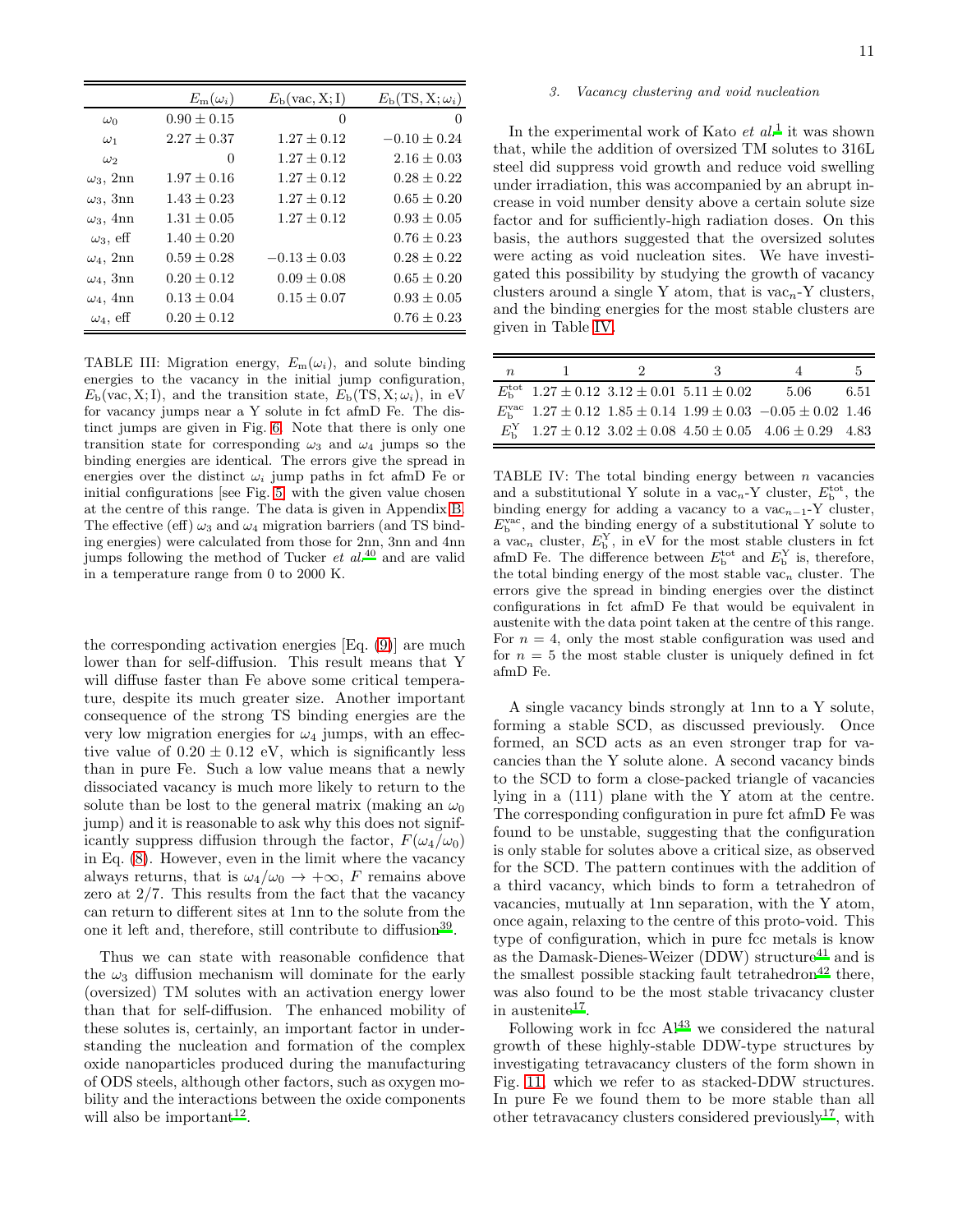

<span id="page-11-1"></span>FIG. 11: The most stable of the three distinct stacked-DDW structures for a tetravacancy cluster in fct afmD Fe. The arrows indicate the local moments on the Fe atoms (circles) and the magnetic planes are shown explicitly. Vacancies are shown as small squares. The two central Fe atoms repel one another away from their relaxed positions in the DDW subunits but maintain the large moments of around  $3 \mu_{\rm B}$  found  $previously<sup>17</sup>$  $previously<sup>17</sup>$  $previously<sup>17</sup>$ .

a total binding energy in the range  $1.00 \pm 0.29$  eV.<sup>a</sup> The corresponding  $\text{vac}_4$ -Y clusters were then investigated by replacing a central Fe atom with a Y solute. In contrast to the pure Fe case, where the binding energy is around 0.4 eV higher than for the trivacancy, the total binding energies for these  $\text{vac}_4$ -Y clusters, at around 4.9 eV, are lower than the most stable vac<sub>3</sub>-Y cluster. We also considered forming vac<sub>4</sub>-Y clusters by placing a Y solute within the most open vac<sub>5</sub> clusters, which are square-based pyramidal in form $17$ . While the total binding energy did increase to 5.06 eV,  $E_{\rm b}^{\rm vac}$  is still negative [see Table [IV\]](#page-10-1). We conclude that the concentration of  $vac_{4}$ -Y clusters will be relatively low in thermal equilibrium. Finally, we considered the  $\text{vac}_5$ -Y cluster with a Y atom at the centre of an octahedral hexavacancy<sup>[17](#page-18-4)</sup>, as this structure was found to be highly-stable in fcc  $Cu^{42}$  $Cu^{42}$  $Cu^{42}$ , fcc  $Al^{43}$  $Al^{43}$  $Al^{43}$  and fct afmD  $Fe^{17}$  $Fe^{17}$  $Fe^{17}$ . The total binding energy increases significantly, which confirms the cluster's stability. Their growth, however, will be inhibited by the instability of the vac<sub>4</sub>-Y cluster. Divacancy absorption by a vac<sub>3</sub>-Y cluster represents an alternative, and plausible, formation mechanism, although in this case limited by the divacancy concentration.

Overall, the presence of Y (and other oversized solutes) in the Fe matrix provide a high capacity for the trapping of vacancies, primarily through the formation of highlystable clusters, such as  $\text{vac}_3$ -Y and  $\text{vac}_5$ -Y. Not only will this reduce the effective mobility of vacancies but these clusters should act as natural recombination sites, reducing the net concentrations of both vacancy and selfinterstitial point defects in the metal. While the oversized solutes do act as nucleation sites for voids, their net effect will be to inhibit the growth of large voids and interstitial loops and reduce the swelling of the material under irradiation. These observations also suggest the possibility that if any oversized solutes used in the production of ODS steels, such as Y, Hf and Ti, remain dissolved in the Fe matrix they would contribute to the observed radiation-damage resistance of these materials and complement the action of the complex oxide nanoparticles as point defect sinks and recombination sites<sup>[7](#page-17-7)[,8](#page-18-0)</sup>.

# <span id="page-11-0"></span>C. TM Solute interactions with self-interstitial defects

In austenite, as in all other fcc metals, the  $\langle 001 \rangle$  dumb-bell is the most stable self-interstitial defect<sup>[17](#page-18-4)</sup> and is highly mobile with a migration energy in the range from  $0.20$  to  $0.25$  e[V](#page-18-14)<sup>18</sup>. The dumbbell produces an anisotropic distortion of the local lattice, putting the neighbouring atoms under either compression or tension, which generally leads to repulsion or attraction to oversized solutes placed in these sites, respectively<sup>[20](#page-18-6)</sup>. In this work we have studied the interactions of TM solutes with the [001] selfinterstitial dumbbell (SI), paying particular attention to those configurations exhibiting positive binding, where the solutes can act as traps for self-interstitial defects. We start, however, by considering the solute binding energies in the mixed dumbbell,  $E<sub>b</sub>(SI, X; mix)$ , which is the most compressive solute environment. The results are shown in Fig. [12.](#page-12-0)

The interactions are, generally, repulsive with a strength that increases with the solute size factor. In fact, the binding energy data can be successfully modelled as a linear function of the size factor with a proportionality constant of -1.73 eV, which compares with a valu[e](#page-18-6) of  $-2.03 \text{ eV}$  in bcc Fe<sup>20</sup>. The solute atom in a mixed dumbbell was also observed to move progressively closer to the dumbbell lattice site, at the expense of its Fe partner, as the size factor increased. For the largest solutes, namely Sc, Y, Lu, Zr, Hf, Ag, Cd and Hg, this tendency resulted in (at least one of) the mixed dumbbells becoming unstable, with the solute, effectively, occupying the lattice site and pushing its Fe partner away to form an SI in either the 2b or 2c configuration [see Fig. [5\]](#page-6-0). In contrast to these general results, the magnetic elements Cr, Mn, Co and (to some extent) Ni bind positively to the mixed dumbbell. The attractive interactions for Cr and Mn, in particular, stand clearly apart from the general trend with size factor [see Fig. [12\(b\)\]](#page-12-1). There is, however, some consistency in their interactions with point defects, as they are repelled from the vacancy [see Fig. [4\]](#page-5-1), exhibiting behaviour that would be intuitively expected of

<sup>a</sup> The addition of a further stacking unit, to form a pentavacancy cluster, was found to be of similar stability to the those consid-ered previously<sup>[17](#page-18-4)</sup>.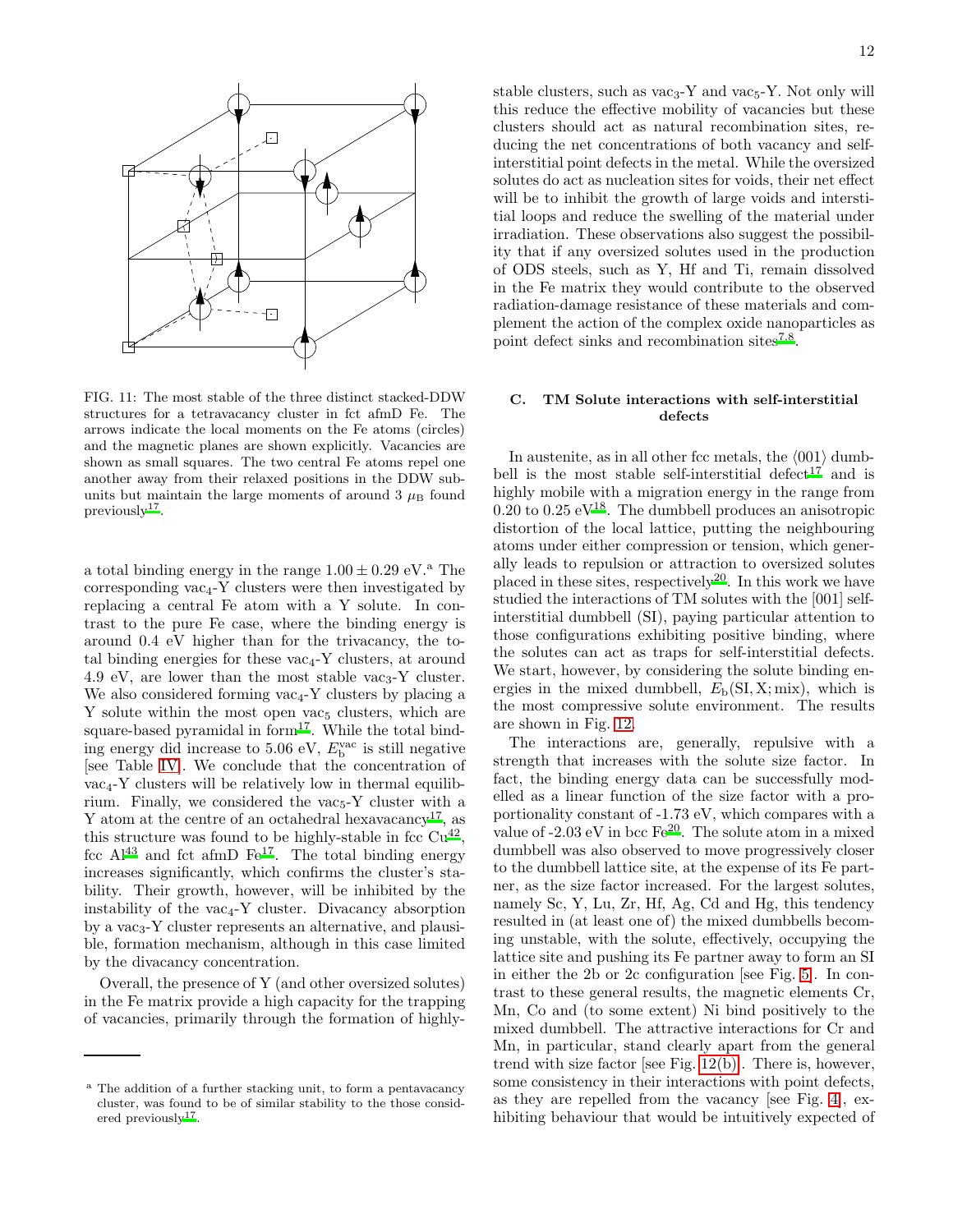

<span id="page-12-1"></span><span id="page-12-0"></span>FIG. 12: SI-solute binding energies for the mixed dumbbell configuration,  $E<sub>b</sub>(SI, X; mix)$ , in eV (a) across the TM series and (b) versus the solute size factor,  $\Omega_{\rm SF}(\text{sub})$ , in fct afmD Fe. The error bars identify the spread in binding energies over the two distinct mixed dumbbell configurations in the fct afmD structure, with the data point chosen at the centre of this range. Note that for Ag, Cd and Hg only one of the mixed dumbbells was found to be stable. Figure (b) also shows the result of a linear fit to the combined dataset,  $E_{\rm b} = -1.73 \Omega_{\rm SF}$ . The data is given in Appendix [B.](#page-17-8)

undersized solutes, despite their observed sizes<sup>[17](#page-18-4)</sup>.

As well as the mixed dumbbell, configurations where the solute occupies a compressive site at 1nn to the SI [sites 1b and 1c in Fig. [5\]](#page-6-0) are critically important in interstitial-mediated solute diffusion<sup>[40](#page-19-12)</sup>. For the 3d solutes, the trend in binding energy data [see Appendix [B\]](#page-17-8) follows a very similar pattern to that for the mixed dumbbell. Once again, Cr, Mn, Co and (to some extent) Ni exhibit positive binding while the oversized solutes are repelled, although to a much lesser extent than from the mixed dumbbell. It is interesting to note that V is

positively bound to the SI in the 1nn compressive sites, despite being repelled from the mixed dumbbell. We conclude that interstitial-mediated diffusion is only likely to be important for the magnetic solutes, with the effect being most pronounced for Cr and Mn.



<span id="page-12-3"></span><span id="page-12-2"></span>FIG. 13: SI-solute binding energies for the 1nn tensile configuration,  $E<sub>b</sub>(SI,X;1a)$ , in eV (a) across the TM series and (b) versus the solute size factor,  $\Omega_{\rm SF}(\text{sub})$ , in fct afmD Fe. This configuration is uniquely defined in the fct afmD structure, with the solute at site 1a in Fig. [5.](#page-6-0) The data is given in Appendix [B.](#page-17-8)

In contrast to the two cases above, we observed, almost exclusively, attractive interactions for solutes in the 1nn tensile site near an SI [site 1a in Fig. [5\]](#page-6-0). The binding energies,  $E<sub>b</sub>(SI,X;1a)$ , in Fig. [13](#page-12-2) exhibit clear trends across the TM series and the data clearly differentiates between the 3d and 4d/5d solutes. The strength of binding does increase with the solute size factor but the early and late TMs follow quite distinct trends [Fig. [13\(b\)\]](#page-12-3), as observed for other quantities here and in bcc  $\text{Fe}^{20}$  $\text{Fe}^{20}$  $\text{Fe}^{20}$ . The binding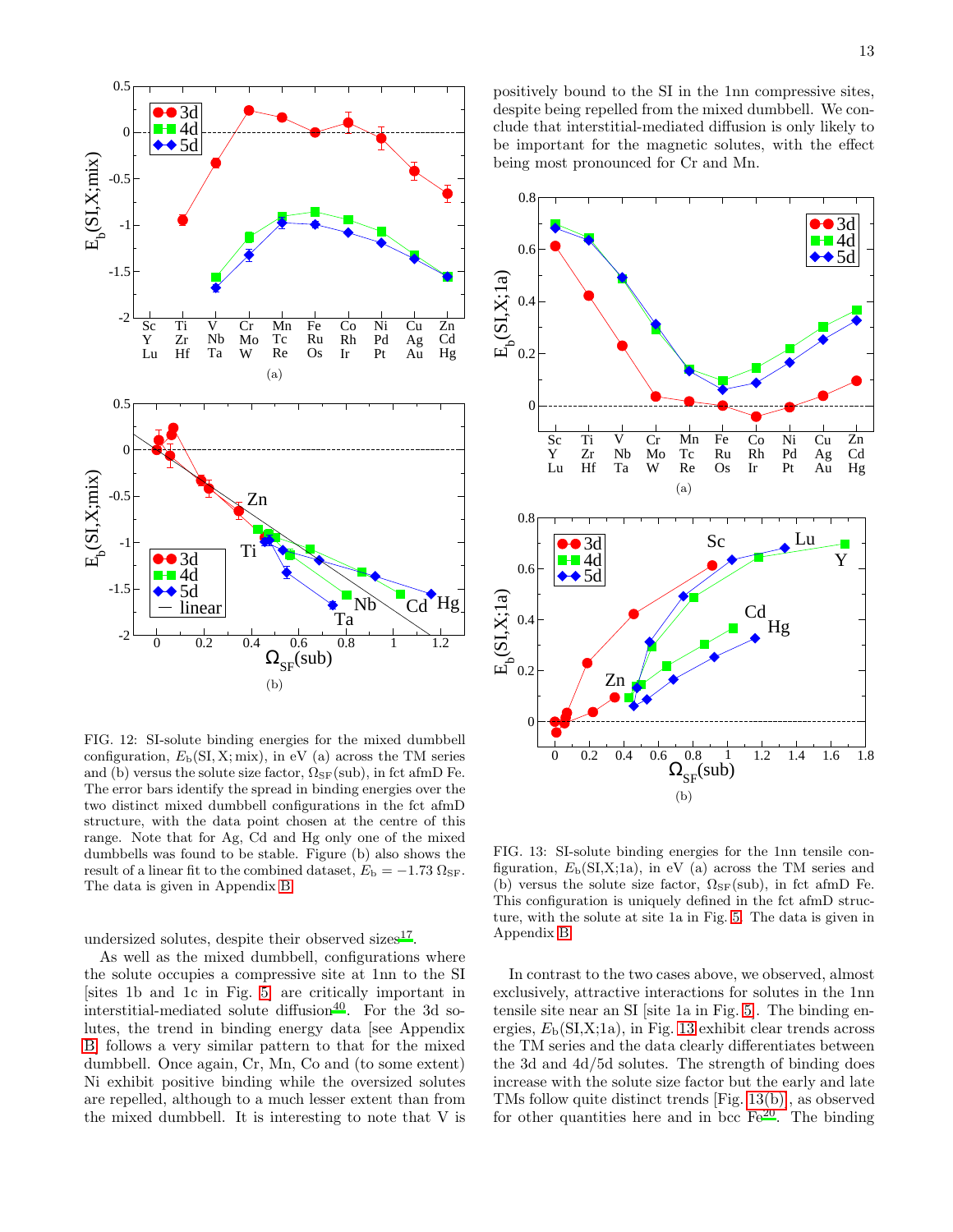energies for the late TM solutes are, approximately, proportional to their size factors with a proportionality coefficient of around 0.3 eV and while the binding energies for the early TM solutes do increase at a greater (non-linear) rate, the data appears to saturate for  $\Omega_{\rm SF} > 1$ .



<span id="page-13-0"></span>FIG. 14: SI-solute binding energies,  $E<sub>b</sub>(SI,X;2nn-cl)$ , in eV for solutes at 2nn and in sites collinear with the [001] selfinterstitial defect (a) across the TM series and (b) versus the solute size factor,  $\Omega_{\rm SF}(\text{sub})$ , in fct afmD Fe. The error bars identify the spread in binding energies over the two distinct sites, namely 2b and 2c in Fig. [5,](#page-6-0) with the data point chosen at the centre of this range. The data is given in Appendix [B.](#page-17-8)

Positive binding energies of up to the same magnitude and following very similar (average) trends [see Fig. [14\]](#page-13-0) were also observed for solutes in the 2nn sites collinear with the [001] dumbbell sites 2b and 2c in Fig. 5. While the large spread in the data does preclude a detailed analysis, the binding energy clearly increases with solute size factor. Calculations for the 3d solutes in the 2a site [see Fig. [5\]](#page-6-0) found only weak binding [see Appendix [B\]](#page-17-8), that

was positively correlated to the solute size factor.

Overall, we have demonstrated that oversized TM solutes can act as strong trapping sites for SI defects and that this effect increases with the solute size factor. Their addition to austenitic steels should, therefore, not only act to reduce the effective mobility of SI defects but lead to enhanced recombination rates and a reduction in the net defect concentrations under irradiation. The data also suggests that oversized TM solutes will act as nucleation sites for self-interstitial clusters.

### IV. CONCLUSIONS

In this work we have extended the theoretical database of atomic-level properties of steels by performing a comprehensive set of first principles electronic structure calculations to study transition metal solute properties in austenite and their interactions with point defects.

We have found clear trends in the properties of substitutional TM solutes in the defect-free lattice, their binding energies to point defects and in quantities relevant to vacancy-mediated solute diffusion across the TM series, as a function of the local d band occupancy of the solute atoms. The interaction data between TM solutes and point defects are highly correlated to the solute size factors in a way that is consistent with arguments based on elasticity and local strain field effects. Functional dependencies can generally be used to model these relationships, although in some cases the early and late TM solutes show quite distinct behaviour, as observed in bcc  $Fe<sup>20</sup>$  $Fe<sup>20</sup>$  $Fe<sup>20</sup>$ . Throughout this work we have observed high levels of consistency and strong correlation between results in fct afmD Fe and bcc fm Fe[20](#page-18-6), which adds to similar observations made previously  $17,18$  $17,18$ . We would expect this insensitivity to the crystal structure to extend to other solvent metals.

We have shown that oversized TM solutes act as strong traps for both vacancy and self-interstitial defects, with a strength that increases with the solute size factor. Furthermore, we have shown, using Y as a representative, that oversized solutes act as strong traps for additional vacancies, forming close-packed vacancy clusters around a central solute. The vac<sub>3</sub>-X and vac<sub>5</sub>-X clusters were found to form particularly stable configurations. Our previous analysis $17$  suggests that highly-stable clusters of aligned self-interstitial dumbbells should form around a single solute atom. This high trapping capacity should result in a significant lowering of defect mobility and reduction in the net concentration of point defects in the matrix, both by enhancing defect recombination and by providing nucleation sites for the formation of secondary  $defects$ , such as proto-voids<sup>[1](#page-17-2)</sup> and interstitial loops. Overall, these observations provide a strong foundation for the suggestion by Kato *et al[.](#page-17-2)*<sup>1[,2](#page-17-3)</sup>, that point defect trapping at oversized TM solutes underlies their experimen-tal observations of reduced swelling<sup>[1](#page-17-2)</sup> and a decrease in RIS[2](#page-17-3) in 316L austenitic steel doped with small concen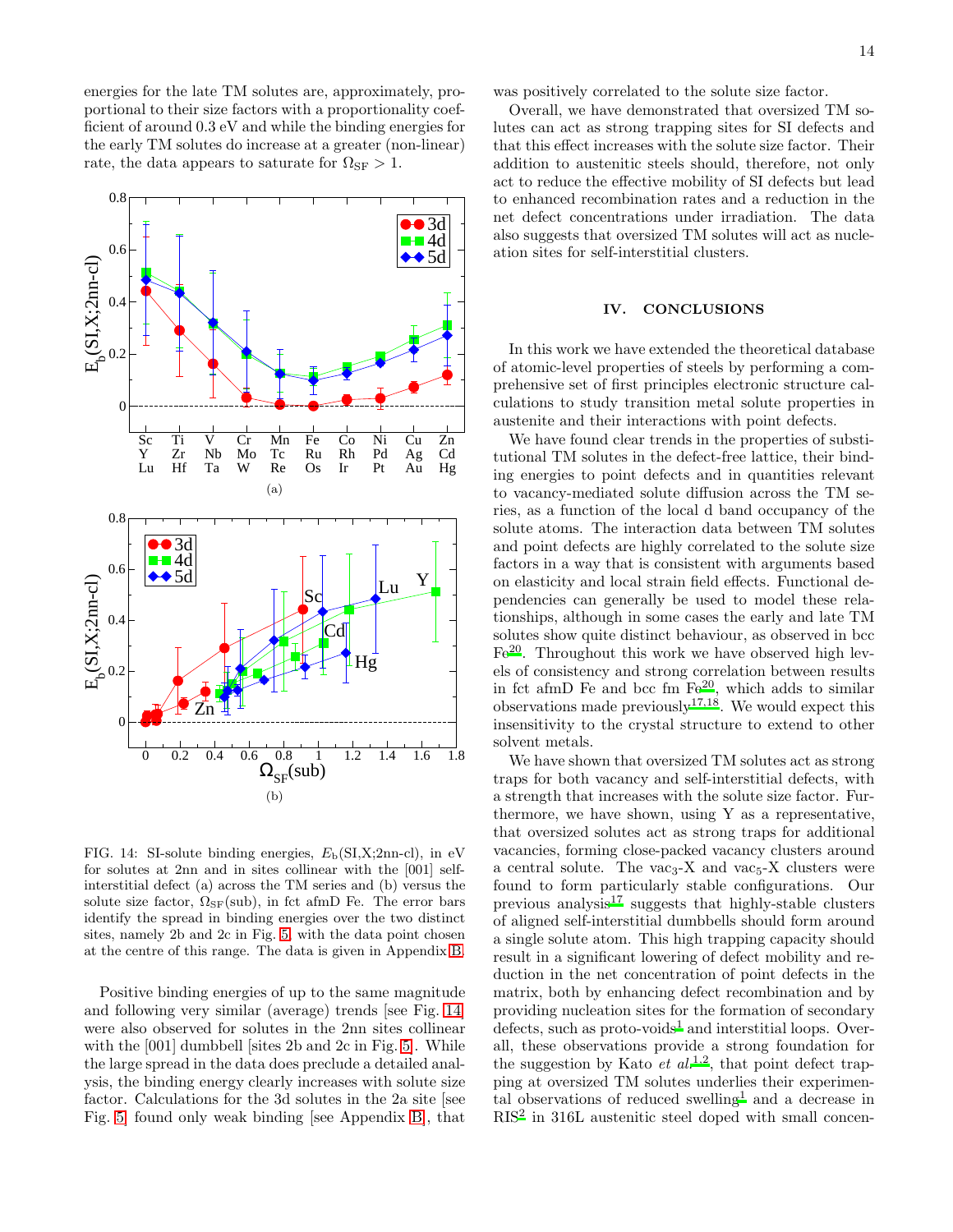trations of solutes. The same conclusions also apply to ODS steels where any oversized solutes, such as Y, Hf and Ti, remaining dissolved in the Fe matrix after manufacture would contribute to the radiation-damage resistance provided by the oxide nanoparticles<sup>[7](#page-17-7)[,8](#page-18-0)</sup>.

We have extended our previous analysis<sup>[17](#page-18-4)</sup> of vacancymediated solute diffusion to cover Cr, Mn, Co, Ni and Cu. We find that Ni and Co diffuse at similar rates below that of Fe and will diffuse with the vacancy flux by the vacancy drag mechanism below a critical temperature, which for  $Co$  is  $400\pm50$  K. In contrast, both Cr and Cu diffuse more quickly than Fe and Mn at an intermediate rate against the vacancy flux. We infer that the concentrations of Co and Ni will be enhanced and those of Cr and Cu depleted at defect sinks.

We have demonstrated a reduction in the migration barrier for vacancy-solute exchange at 1nn  $(\omega_2$  jumps) as the solute size factor increases. For sufficiently large solutes, namely Sc, Y, Zr, Lu and Hf, the barrier ceases to exist and the solute, X, stably binds to the vacancy at a position half way between the two lattice sites to form an SCD defect. This is the transition state configuration for the smaller solutes. For those solutes forming a stable SCD, or for those where the  $\omega_2$  jump barrier is below the thermal energy  $k_BT$ , namely Ti, Nb and Ta, vacancymediated solute diffusion is dominated by the  $\omega_3$  dissociation/reassociation mechanism identified in this work. The activation energy for this process is lower than that for self-diffusion, which is in contrast to the, often assumed, immobility of such large solutes. This important result should be taken account of in future studies of the nucleation and growth of complex oxide nanoparticles in ODS steels.

Interstitial-mediated solute diffusion will be energetically disfavoured in proportion to the solute size factor for all solutes except Cr, Mn, Co and (to a lesser extent) Ni, where, magnetic effects lead to favourable interactions with the self-interstitial defect. Even for these solutes, the relative contribution compared to vacancy-mediated diffusion will depend critically on the concentrations of the respective defects in the matrix and a definitive study is well beyond the scope of this work $40$ .

Finally, we note that since the majority of our conclusions are based on solute size factor effects they should generalise to other solvent metals and to concentrated austenitic steels in particular.

#### V. ACKNOWLEDGEMENTS

This work was part sponsored through the EU-FP7 PERFORM-60 project, the G8 funded NuFUSE project and EPSRC through the UKCP collaboration.

# <span id="page-14-0"></span>Appendix A: Elemental data and ground state crystal structure calculations

We performed a set of high-precision ab initio calculations for the ground state (0K) crystalline and magnetic structures of all the transition metals (TMs), primarily for use as reference states in the determination of formation energies for the TM solute calculations presented in this work. Aside from Mn and Fe, these crystal structures are either hexagonal close-packed (hcp), bodycentred cubic (bcc), face-centred cubic (fcc) or rhombohedral (rho) and the magnetic structures either nonmagnetic (nm), ferromagnetic (fm) or antiferromagnetic (afm). The ground state crystallographic parameters were determined by full relaxation of the unit cell and atomic positions. To ensure that the unit cell stress tensor and, therefore, lattice parameters were determined accurately we used a plane-wave energy cutoff of 550 eV, a high-density Monkhorst-Pack k-point grid to sample the Brillouin zone [see Table [V\]](#page-15-0) and an energy tolerance of 10<sup>−</sup><sup>8</sup> eV to converged the electronic ground state. For the structural relaxations, forces were converged to less than  $10^{-4}$  eV/Å and the cell stress to less than  $5 \times 10^{-6}$  eV/ $\text{\AA}^3$  (0.008 kB). Detailed calculations showed that these settings were sufficient to converge the energy to better than 0.5 meV/atom, the pressure to  $5 \times 10^{-4}$  eV/ $\AA^3$  (0.8 kB) and local magnetic moments to  $10^{-3}$   $\mu_{\rm B}$ , resulting in errors to the lattice parameters of much less than  $0.001$  Å. The results are given in Table [V](#page-15-0) for all elements except Mn, which we now discuss in more detail.

The crystalline structure of Mn differs distinctly from the other transition metals. Under standard conditions of temperature and pressure the most stable polymorph,  $\alpha$ -Mn, is paramagnetic (para) with a 58 atom body-centred cubic unit cell with space group  $T_d^3 - I\overline{4}3m$  (number 217), as first resolved by Bradley and Thewlis<sup>[44](#page-19-16)</sup>. They found a lattice parameter,  $a =$ 8.894 Å, and four crystallographically distinct sets of atomic positions. Using the nomenclature of Hobbs  $et \ al.<sup>45,46</sup>$  $et \ al.<sup>45,46</sup>$  $et \ al.<sup>45,46</sup>$  $et \ al.<sup>45,46</sup>$  their number, Wyckoff positions and internal coordinates relative to  $[(0,0,0),(\frac{1}{2},\frac{1}{2},\frac{1}{2})]$  are as follows: 2 type-I atoms at (a),  $[(0,0,0)]$ ; 8 type-II atoms at (c),  $[(x, x, x), (x, -x, -x), (-x, x, -x), (-x, -x, x)]$ and two sets of 24 atoms, type-III and type-IV, at (g),  $[(x, x, z), (x, -x, -z), (-x, x, -z), (-x, -x, z)] +$ cyclic permutations. A more recent and accurate study by Yamada et al. used single crystal measurements to extrapolate the crystallographic parameters of para  $\alpha$ -Mn to 0  $\mathrm{K}^{47}$  $\mathrm{K}^{47}$  $\mathrm{K}^{47}$ . The results are summarised in Table [VI.](#page-16-0)

Low-temperature neutron diffraction studies by Shull and Wilkinson<sup>[48](#page-20-3)</sup> found that  $\alpha$ -Mn is afm below a Néel temperature of 95 K. Further studies to resolve the magn[e](#page-20-2)tic structure $47,49-52$  $47,49-52$  $47,49-52$  were complicated by the need to use theoretical models to analyse and interpret the diffraction data, resulting in a number of both collinear and non-collinear magnetic structures exhibiting a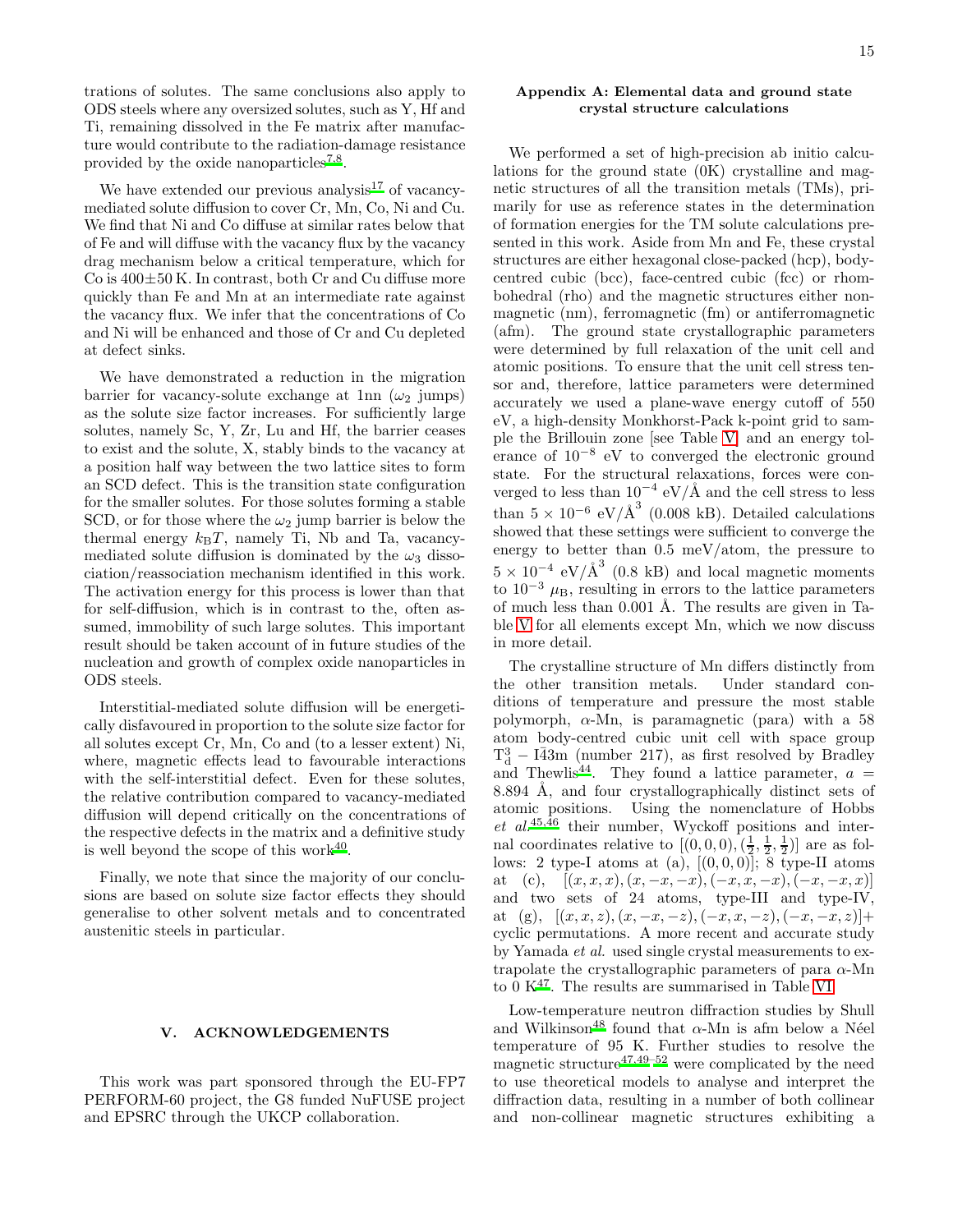| Element                    | $N_{\text{val}}$ : Config.                                    | $r_{\text{wigs}}$ | k-points                         | Crystal structure and parameters                                                         | $E_{\rm coh}$     |
|----------------------------|---------------------------------------------------------------|-------------------|----------------------------------|------------------------------------------------------------------------------------------|-------------------|
| $\rm Sc$                   | $11$ : $3\mathrm{s}^23\mathrm{p}^63\mathrm{d}^14\mathrm{s}^2$ | $1.429\,$         | 16x16x12                         | hcp, nm, $a = 3.314 \text{ Å}$ , $c = 5.144 \text{ Å}$                                   | 3.90              |
| Ti                         | $10:3p^63d^24s^2$                                             | 1.323             | 16x16x12                         | hcp, nm, $a = 2.932$ Å, $c = 4.642$ Å                                                    | $4.85\,$          |
| $\mathbf V$                | $11:3p^63d^34s^2$                                             | $1.217\,$         | $20x20x20$                       | bcc, nm, $a = 2.996 \text{ Å}$                                                           | $5.31\,$          |
| Cr                         | $6:3d^54s^1$                                                  | $1.323\,$         | 20x20x20                         | bcc, afm, $a = 2.849$ Å, $ \mu  = 0.92$ $\mu_B$                                          | 4.10              |
| ${\rm Mn}$                 | $7:3d^54s^2$                                                  | 1.323             | 6x6x6                            | $\alpha$ -Mn [see Table VI]                                                              | 2.92              |
| Fe                         | $8$ : $3d^64s^2$                                              | $1.302\,$         | 20x20x20                         | bcc, fm, $a = 2.832$ Å, $\mu = 2.20$ $\mu_B$                                             | $4.28\,$          |
|                            |                                                               |                   | 16x16x8                          | fct, afmD, $a = 3.447 \text{ Å}$ , $c = 3.750 \text{ Å}$ , $ \mu  = 1.99 \mu_{\text{B}}$ | $4.20\,$          |
|                            |                                                               |                   | 16x16x16                         | fcc, nm, $a = 3.447 \text{ Å}$                                                           | 4.06              |
| Co                         | $9:3d^74s^2$                                                  | $1.302\,$         | $18x18x10$                       | hcp, fm, $a = 2.495$ Å, $c = 4.028$ Å, $\mu = 1.62$ $\mu_B$                              | 4.39              |
| Ni                         | $10$ : $3\mathrm{d}^{8}\mathrm{4s}^{2}$                       | $1.286\,$         | $18 \mathrm{x} 18 \mathrm{x} 18$ | fcc, fm, $a = 3.522$ Å, $\mu = 0.63$ $\mu_B$                                             | 4.44              |
| Cu                         | $11$ : $3 \mathrm{d}^{10} \mathrm{4s}^1$                      | $1.312\,$         | $18x18x18$                       | fcc, nm, $a = 3.636 \text{ Å}$                                                           | $3.49\,$          |
| ${\rm Zn}$                 | $12$ : $3 \mathrm{d}^{10} \mathrm{4s}^2$                      | 1.270             | 20x20x16                         | hcp, nm $a = 2.643$ Å, $c = 5.080$ Å                                                     | 1.35              |
| $\mathbf{Y}$               | $11 : 4s^2 4p^6 \overline{4d^1 5s^2}$                         | $1.815\,$         | 16x16x12                         | hcp, nm, $a = 3.649$ Å, $c = 5.661$ Å                                                    | 4.37              |
| Zr                         | $12 : 4s^2 4p^6 4d^2 5s^2$                                    | $1.625\,$         | 16x16x12                         | hcp, nm, $a = 3.232 \text{ Å}$ , $c = 5.180 \text{ Å}$                                   | 6.25              |
| ${\rm Nb}$                 | $11:4p^64d^45s^1$                                             | $1.503\,$         | 20x20x20                         | bcc, nm, $a = 3.323 \text{ Å}$                                                           | 7.57              |
| Mo                         | $12:4p^64d^55s^1$                                             | 1.455             | 20x20x20                         | bcc, nm, $a = 3.172 \text{ Å}$                                                           | $6.82\,$          |
| $\operatorname{Tc}$        | $13:4p^64d^65s^1$                                             | 1.423             | $20x20x16$                       | hcp, nm, $a = 2.764$ Å, $c = 4.420$ Å                                                    | $6.85\,$          |
| $\rm Ru$                   | $8$ : $4d^75s^1$                                              | $1.402\,$         | 20x20x16                         | hcp, nm, $a = 2.729$ Å, $c = 4.304$ Å                                                    | 6.74              |
| $\rm Rh$                   | $9:4d^85s^1$                                                  | 1.402             | 18x18x18                         | fcc, nm, $a = 3.844 \text{ Å}$                                                           | 5.75              |
| $\operatorname{Pd}$        | $10:4d^{10}5s^0$                                              | 1.434             | $18x18x18$                       | fcc, nm, $a = 3.956$ Å                                                                   | $3.89\,$          |
| Ag                         | $11:4d^{10}5s^1$                                              | $1.503\,$         | 18x18x18                         | fcc, nm, $a = 4.157 \text{ Å}$                                                           | $\phantom{-}2.95$ |
| $\operatorname{Cd}$        | $12:4d^{10}5s^2$                                              | $1.577\,$         | $20x20x16$                       | hcp, nm, $a = 3.023$ Å, $c = 5.798$ Å                                                    | $1.16\,$          |
| ${\rm Lu}$                 | $9:5p^6\overline{5d^16s^2}$                                   | 1.588             | 16x16x12                         | hcp, nm, $a = 3.514$ Å, $c = 5.460$ Å                                                    | 4.43              |
| Hf                         | $10:5p^65d^26s^2$                                             | $1.614\,$         | $20x20x16$                       | hcp, nm, $a = 3.199 \text{ Å}, c = 5.054 \text{ Å}$                                      | 6.44              |
| $\rm Ta$                   | $11:5p^65d^36s^2$                                             | 1.503             | $20x20x20$                       | bcc, nm, $a = 3.320 \text{ Å}$                                                           | $8.10\,$          |
| $\ensuremath{\text{W}}$    | $12:5p^65d^46s^2$                                             | 1.455             | 20x20x20                         | bcc, nm, $a = 3.190 \text{ Å}$                                                           | 8.90              |
| Re                         | $7:5d^56s^2$                                                  | $1.455\,$         | $18 \mathrm{x} 18 \mathrm{x} 14$ | hcp, nm, $a = 2.779$ Å, $c = 4.485$ Å                                                    | 8.03              |
| $\mathrm{Os}$              | $14:5p^65d^66s^2$                                             | 1.413             | $20x20x16$                       | hcp, nm, $a = 2.761 \text{ Å}, c = 4.357 \text{ Å}$                                      | 8.17              |
| $\mathop{\rm Ir}\nolimits$ | $9:5d^96s^0$                                                  | 1.423             | $18x18x18$                       | fcc, nm, $a = 3.882 \text{ Å}$                                                           | $6.94\,$          |
| Pt                         | $10$ : $5d^96s^1$                                             | $1.455\,$         | $18x18x18$                       | fcc, nm, $a = 3.985 \text{ Å}$                                                           | $5.84\,$          |
| Au                         | $11$ : $5 \mathrm{d}^{10}6 \mathrm{s}^1$                      | $1.503\,$         | $18x18x18$                       | fcc, nm, $a = 4.173 \text{ Å}$                                                           | $3.81\,$          |
| Hg                         | $12$ : $5\mathrm{d}^{10}\mathrm{6s}^2$                        | 1.614             | $26x26x26$                       | rho, nm, $a = 3.101 \text{ Å}, \gamma = 84.4^{\circ}$                                    | $0.67\,$          |

<span id="page-15-0"></span>TABLE V: Calculation details and ground state properties for the transition metals elements considered in this work. In particular we give the number of valence electrons in the PAW potential,  $N_{\text{val}}$ , and the atomic valence electron configuration<sup>[28](#page-19-0)</sup> , the atomic radius used for calculating local magnetic moments,  $r_{\text{wigs}}$ , in  $\AA$ , the dimensions of the k-point grid used to sample the Brillouin zone, the equilibrium crystal and magnetic structure parameters for the conventional unit cell (at  $T=0K$ ) and the experimenta[l](#page-19-0) cohesive energy per atom at  $T=0K$  [from Kittel<sup>28</sup>, p.50],  $E_{coh}$ , in eV. The values of  $E_{coh}$  for the fct afmD and fcc nm states of Fe were estimated using the ab initio energy differences to the bcc fm ground state of 0.077 and 0.216 eV/atom, respectivel[y](#page-18-4)<sup>17</sup>, and experimental ground state cohesive energy.

whole range of magnetic moments. Kunitomi et  $al$ <sup>[51](#page-20-6)</sup> showed that a non-collinear model was necessary to reproduce the experimental results and the magnetic structure then resolved by Yamada  $et \ al.<sup>47</sup>$  $et \ al.<sup>47</sup>$  $et \ al.<sup>47</sup>$  following a group-theoretical approach<sup>[53](#page-20-7)</sup>, although with some remaining variability in the moments depending on the exact details of the model used. More recent work by Lawson et  $al^{52}$  used a Shubnikov (magnetic space) group-based analysis, yielding an anti-body-centred tetragonal magnetic structure, equivalent to Yamada et  $al^{47}$  $al^{47}$  $al^{47}$ . Furthermore, they were able to determine that

the implied body-centred and weakly tetragonal crystal structure belongs to space group  $I\overline{4}2m$  (number 121), with the four distinct sets of atoms in the paramagnetic case now split into six: The 2 type-I atoms are unchanged, the 8 type-II atoms now take Wyckoff position (i),  $[(x, x, z), (x, -x, -z), (-x, x, -z), (-x, -x, z)]$ and the 24 type-III and type-IV atoms now split into two distinct subsets with 8 atoms (IIIa/IVa) at position (i) and 16 (IIIb/IVb) at (j),  $[(x, y, z),$  $(x, -y, -z), \quad (-x, y, -z), \quad (-x, -y, z), \quad (y, x, z),$  $(y, -x, -z), \quad (-y, x, -z), \quad (-y, -x, z)].$  Determina-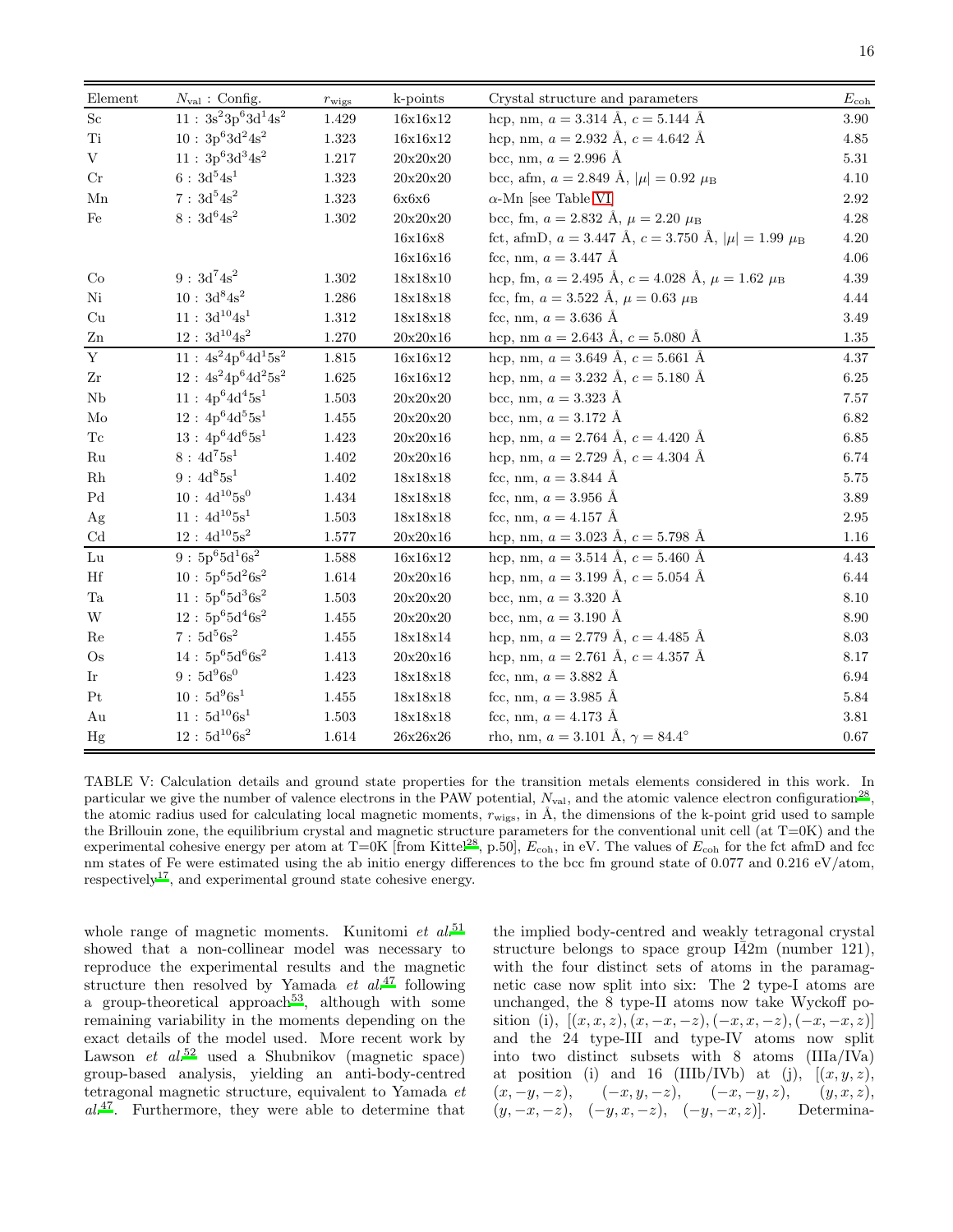| Authors          | Bradley &                         | Yamada           | Lawson                  | Hobbs          | Hobbs                   | This      | ${\rm This}$            |
|------------------|-----------------------------------|------------------|-------------------------|----------------|-------------------------|-----------|-------------------------|
|                  | $\mathrm{The} \mathrm{wlis}^{44}$ | $et\,\,al.^{47}$ | $et\,\,al.^{52}$        | $et\ al.^{46}$ | $et\,\,al.^{46}$        | work      | work                    |
| Magnetism        | para                              | para             | $\mathop{\mathrm{afm}}$ | $\rm{nm}$      | $\mathop{\mathrm{afm}}$ | nm        | $\mathop{\mathrm{afm}}$ |
| $\boldsymbol{a}$ | 8.894                             | 8.865            | 8.877                   | 8.532          | 8.669                   | $8.546\,$ | $8.636\,$               |
| $\boldsymbol{c}$ |                                   |                  | 8.873                   |                | 8.668                   |           |                         |
| $V_{\rm atom}$   | 12.13                             | $12.01\,$        | 12.06                   | 10.71          | 11.23                   | 10.76     | 11.10                   |
| $x(\text{II})$   | $0.31_{7}$                        | $0.317\,$        | 0.3192(2)               | 0.318          | $0.320\,$               | $0.318\,$ | $\,0.319\,$             |
| z(II)            |                                   |                  | 0.3173(3)               |                | 0.319                   |           |                         |
| x(IIIa)          |                                   |                  | 0.3621(1)               |                | $\!0.355\!$             |           |                         |
| x(IIIb)          | $0.35_{6}$                        | $0.357\,$        | 0.3533(2)               | 0.356          | 0.355                   | $0.356\,$ | $0.356\,$               |
| z(IIIb)          |                                   |                  | 0.3559(2)               |                | $0.354\,$               |           |                         |
| z(IIIa)          |                                   |                  | 0.0408(2)               |                | $\,0.032\,$             |           |                         |
| y(IIIb)          | $0.04_{2}$                        | $\,0.034\,$      | 0.0333(1)               | 0.037          | $\,0.033\,$             | 0.037     | $\,0.035\,$             |
| x(IVa)           |                                   |                  | 0.0921(2)               |                | 0.088                   |           |                         |
| x(IVb)           | 0.089                             | 0.089            | 0.0895(2)               | 0.088          | 0.088                   | 0.088     | 0.088                   |
| z(IVb)           |                                   |                  | 0.0894(2)               |                | 0.087                   |           |                         |
| z(IVa)           |                                   |                  | 0.2790(3)               |                | 0.283                   |           |                         |
| y(IVb)           | 0.278                             | 0.282            | 0.2850(1)               | 0.281          | 0.283                   | 0.281     | 0.283                   |
| $\mu(I)$         |                                   |                  | 2.83(13)                |                | 2.79                    |           | 2.86                    |
| $\mu(\text{II})$ |                                   |                  | 1.83(06)                |                | 2.22                    |           | $2.31\,$                |
| $\mu$ (IIIa)     |                                   |                  | 0.74(14)                |                | $-1.11$                 |           | $-1.23$                 |
| $\mu$ (IIIb)     |                                   |                  | $-0.48(11)$             |                | $-1.10$                 |           | $-1.23$                 |
| $\mu$ (IVa)      |                                   |                  | $-0.59(10)$             |                | $0.0\,$                 |           | $ \mu $                 |
| $\mu$ (IVb)      |                                   |                  | 0.66(07)                |                | $0.0\,$                 |           | $< 0.03$                |

<span id="page-16-0"></span>TABLE VI: Crystallographic parameters for  $\alpha$ -Mn. The lattice parameters, a and c, are in Å, the atomic volume,  $V_{\text{atom}}$ , in  $\AA^3$  and the other internal parameters are dimensionless. The results of Yamada *et al.*<sup>[47](#page-20-2)</sup> are for para  $\alpha$ -Mn extrapolated to 0 K. The results of Lawson *et al.*<sup>[52](#page-20-5)</sup> were measured at 15 K. Magnetic moments,  $\mu$ , are given in  $\mu$ <sub>B</sub> for the distinct atomic types centred on  $(0,0,0)$ , with the moments around  $(\frac{1}{2},\frac{1}{2},\frac{1}{2})$  anti-parallel to these. For the non-collinear structure of Lawson *et al.*<sup>[52](#page-20-5)</sup> the magnitudes of the moments are given and the sign indicates the moment direction when projected onto the MnI moments about  $(0,0,0)$ . It should be noted that the relative orientations of the moments from Hobbs et al.<sup>[46](#page-20-1)</sup> were determined from figures in that work given the lack of clarity in their specification in the text and tables.

tions of the crystallographic parameters at a number of temperatures from  $305$  to  $15$  K<sup>[52](#page-20-5)</sup> clearly shows the onset of the magnetic transition with its coupled tetragonal distortion of the lattice and the splitting of the internal coordinates below the Néel temperature so that  $x(\text{II}) \neq z(\text{II}), x(\text{IIIA}), x(\text{IIIB}), z(\text{IIIb}) \neq x(\text{III})$  and  $z(IIIa), y(IIIb) \neq z(III),$  with equivalent results for the type-IV atoms. Along with Bradley and Thewlis<sup>[44](#page-19-16)</sup> they also make the interesting point that the complexity of the  $\alpha$ -Mn structure (as compared to the other TMs) can be understood once viewed as a self-intermetallic compound between Mn atoms in crystallographically distinct sites with distinct electronic/magnetic configurations and, therefore, different atomic sizes. The results of Lawson et al.[52](#page-20-5) are summarised in Table [VI.](#page-16-0)

Theoretical attempts to model  $\alpha$ -Mn culminate in a comprehensive ab initio study by Hobbs  $et \, al.^{45,46}$  $et \, al.^{45,46}$  $et \, al.^{45,46}$  $et \, al.^{45,46}$  $et \, al.^{45,46}$ , who also provide an excellent summary and discussion of the preceding theoretical and experimental work on Mn. The other polymorphs of Mn are considered in related work[45](#page-20-0)[,54](#page-20-8)[,55](#page-20-9). Their study covers the nm state and both collinear and non-collinear afm magnetic states of  $\alpha$ -Mn over a range of atomic volumes. For the nm state they find a low equilibrium atomic volume of 10.71  $\AA^3$  $(a = 8.532 \text{ Å})$ . The equilibrium afm state lies around 0.025 eV/atom lower than the nm state (as determined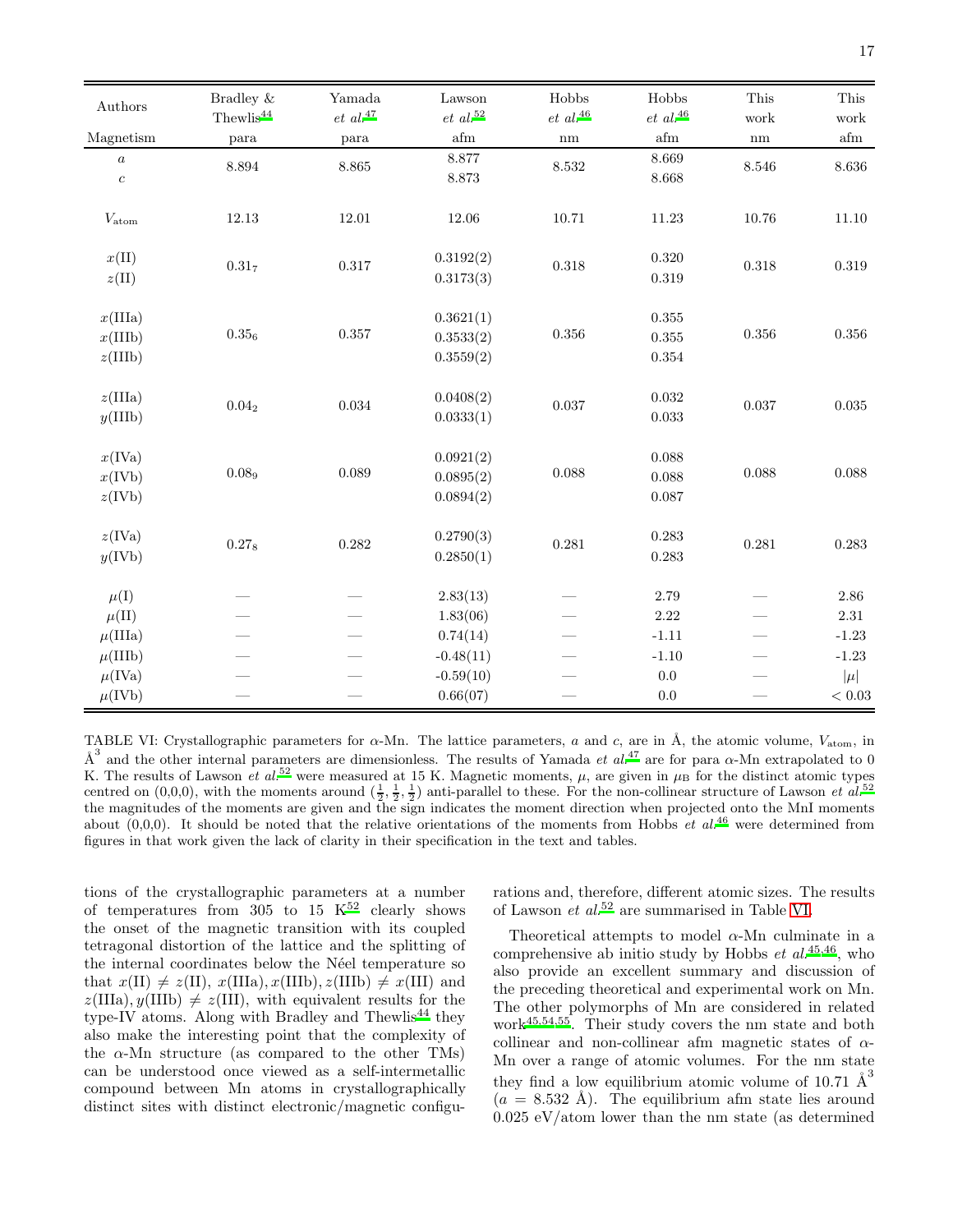from their energy vs volume curves) at an atomic volume of 11.23  $\AA^3$  and exhibits a collinear magnetic structure with only marginal evidence of any tetragonal distortion [see Table [VI\]](#page-16-0). It is only above the experimental volume ( $12 \text{ Å}^3/\text{atom}$ ) that any appreciable non-collinearity in the magnetic structure and tetragonal lattice distortion is observed, which they suggest is closely related to the critical development of non-zero moments on MnIV atoms.

The results of our own calculations are summarised in Table [VI.](#page-16-0) We find that the nm state of  $\alpha$ -Mn has an equilibrium volume of 10.76  $\AA^3$  ( $a = 8.546 \AA$ ), in good agreement with Hobbs  $et \ al.<sup>45,46</sup>$  $et \ al.<sup>45,46</sup>$  $et \ al.<sup>45,46</sup>$  $et \ al.<sup>45,46</sup>$ . Our use of a finer 6<sup>3</sup> k-point grid may explain the slight discrepancy. It is often said that Mn would resort to an hcp structure, like the other group VII TMs Tc and Re, in the absence of magnetism. We, however, find the surprising result that the equilibrium nm hcp structure  $(a = 2.478 \text{ Å},$  $c = 4.004$  Å) lies 45 meV/atom above nm  $\alpha$ -Mn. This also indicates that the primary mechanism driving the formation of the complex  $\alpha$ -Mn structure is not magnetic in origin.

Determination of the afm structure was significantly more complex. For the magnetic structure we initialised the moments on MnIV atoms to zero, following Hobbs  $et$  $al^{46}$  $al^{46}$  $al^{46}$ . For consistency with the experimental and theoretical results in the literature we take the moments on atoms of the same type to be equal in magnitude but with anti-parallel orientations about  $(0,0,0)$  and  $(\frac{1}{2},\frac{1}{2},\frac{1}{2})$ (to produce the afm structure). With these assumptions there are still 16 distinct relative orientations of moments between the different atomic types for the tetragonal structure. Calculations were initialised in all of these distin[c](#page-20-10)t magnetic states with either cubic $56$  or tetragonal[46](#page-20-1)[,52](#page-20-5) lattice parameters. Despite many distinct magnetic states being initially stable only one stable afm structure was found after full relaxation [see Table [VI\]](#page-16-0).

We found a cubic afm structure with an atomic volume of 11.10  $\text{\AA}^3$  ( $a = 8.636 \text{\AA}$ ), which is 8.0% (2.7%) lower than experiment<sup>[52](#page-20-5)</sup>, although this is typical of  $GGA$ calculations on afm systems $46$ . We found no evidence of a stable tetragonally distorted lattice, unlike Hobbs et  $al^{45,46}$  $al^{45,46}$  $al^{45,46}$  $al^{45,46}$  although their calculations only show a very marginal effect. The energy difference between the nm and afm states of  $\alpha$ -Mn, that we measure to be 28 meV/atom, does, interestingly, agree well with Hobbs  $et$ al.. The internal coordinates show a high degree of consistency both with the nm state from this work and with other theoretical<sup>[45](#page-20-0)[,46](#page-20-1)</sup> and experimental<sup>[44](#page-19-16)[,47](#page-20-2)[,52](#page-20-5)[,56](#page-20-10)</sup> work, although this is, perhaps, not surprising given their relative invariance as a function of temperature above and below the magnetic transition<sup>[52](#page-20-5)</sup>. For the magnetic structure we find large moments on MnI and MnII atoms, that agree qualitatively with the (near)-collinear moments found in other work $46,52$  $46,52$ , and smaller moments on MnIII and MnIV atoms, consistent with the majority of previous studies [see Hobbs  $et \ al^{46}$  $et \ al^{46}$  $et \ al^{46}$  and references therein]. While the MnIII moments are similar in magni-tude to those from experiment<sup>[52](#page-20-5)</sup> we found that our calculations did not differentiate between MnIIIa and MnI-IIb atoms, despite initialising their positions consistent with a tetragonal structure<sup>[46](#page-20-1)[,52](#page-20-5)</sup> and their moments to be either parallel or anti-parallel and with different magnitudes. Along with Hobbs  $et$   $al.^{46}$  $al.^{46}$  $al.^{46}$  we also found near-zero equilibrium moments on MnIV atoms, in contrast with experiment<sup>[52](#page-20-5)</sup>. Given that Hobbs *et al.*<sup>[45](#page-20-0)[,46](#page-20-1)</sup> report the generation of non-collinearity in MnIII and MnIV moments as well as non-zero MnIV moments at volumes exceeding equilibrium, it is certainly plausible that the failure of theory to produce the correct magnetic state at equilibrium is closely related to its underestimation of the atomic volume. Overall, we conclude that the afm state we have found is the best-possible reproduction of the ground-state structure for  $\alpha$ -Mn within the particular theoretical framework used in this work.

#### <span id="page-17-8"></span>Appendix B: TM solute data

In this appendix, we present the data from the large supercell calculations used in this work. The data is given at the precision of the VASP output for reproducibility and further use and should not be taken to indicate the accuracy of the results. Substitutional TM solute properties in fct afmD and bcc fm Fe are given in Table [VII.](#page-18-15) Vacancy-solute binding energies at 1nn separation and vacancy migration energies for the five-frequency model jumps in fct afmD Fe are given in Table [VIII.](#page-19-17) Binding energies between TM solutes and an [001] self-interstitial dumbbell at up to 2nn separation in fct afmD Fe are given in Table [IX.](#page-20-11) Vacancy-Y binding energies at 2nn, 3nn and 4nn separations in fct afmD Fe are given in Ta-ble [X.](#page-20-12) Migration energies for  $\omega_3$  vacancy jumps near a Y solute in fct afmD Fe are given in Table [XI.](#page-21-0)

- <sup>∗</sup> Email: [dhepburn@ph.ed.ac.uk](mailto:dhepburn@ph.ed.ac.uk)
- <span id="page-17-0"></span><sup>†</sup> Email: [gjackland@ed.ac.uk](mailto:gjackland@ed.ac.uk)<br><sup>1</sup> T Kato H Takabashi and
- <span id="page-17-2"></span><span id="page-17-1"></span><sup>1</sup> T. Kato, H. Takahashi and M. Izumiya, Mat. Trans. JIM, 32, 921-930 (1991).
- <span id="page-17-3"></span><sup>2</sup> T. Kato, H. Takahashi and M. Izumiya, J. Nucl. Mater. 189, 167-174 (1992).
- <span id="page-17-4"></span><sup>3</sup> T.R. Allen, J.I. Cole, J. Gan, G.S. Was, R. Dropek and E.A. Kenik, J. Nucl. Mater. 342, 90-100 (2005).
- <span id="page-17-5"></span>4 I.A. Stepanov, V.A. Pechenkin, Yu.V. Konobeev, J. Nucl. Mater. 329-333, 1214-1218 (2004).
- <span id="page-17-6"></span><sup>5</sup> H. Kishimoto, R. Kasada, O. Hashitomi and A. Kimura, J. Nucl. Mater. 386-388, 533-536 (2009).
- $^6$  L.L. Hsiung, M.J. Fluss and A. Kimura, Materials Letters 64, 1782-1785 (2010).
- <span id="page-17-7"></span>7 J. Brodrick, D.J. Hepburn and G.J. Ackland, J. Nucl. Mater 445, 291-297 (2014).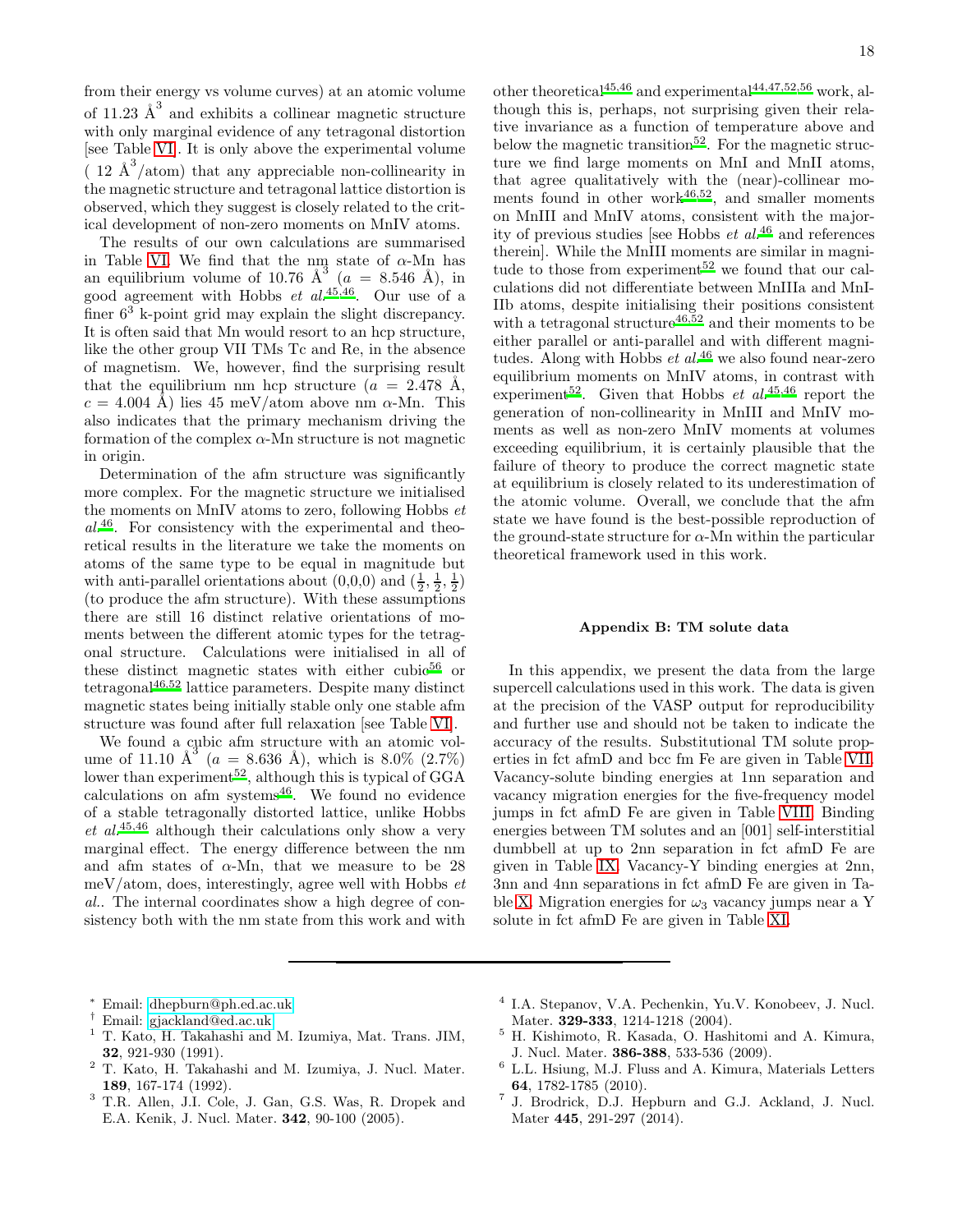|                            |             | $\operatorname{fct}$ afm<br>D $\operatorname{Fe}$ |                              |             | $bcc\ fm$ $Fe$    |                              |
|----------------------------|-------------|---------------------------------------------------|------------------------------|-------------|-------------------|------------------------------|
|                            | $E_f$ (sub) | $\mu(\text{sub})$                                 | $\Omega_{\rm SF}({\rm sub})$ | $E_f$ (sub) | $\mu(\text{sub})$ | $\Omega_{\rm SF}({\rm sub})$ |
| Sc                         | 0.423638    | $-0.099$                                          | $\,0.913\,$                  | 0.315274    | $-0.394$          | 0.665                        |
| Ti                         | $-0.376736$ | $-0.144$                                          | 0.457                        | $-0.805544$ | $-0.757$          | $\rm 0.381$                  |
| $\mathbf V$                | $-0.144885$ | $-0.070$                                          | 0.188                        |             |                   |                              |
| Cr                         | 0.271619    | 0.847                                             | 0.070                        |             |                   |                              |
| ${\rm Mn}$                 | 0.064990    | 1.999                                             | 0.063                        |             |                   |                              |
| Co                         | 0.179164    | 0.978                                             | 0.009                        |             |                   |                              |
| Ni                         | 0.087110    | 0.039                                             | 0.056                        |             |                   |                              |
| Cu                         | 0.511519    | $-0.007$                                          | 0.221                        | 0.752995    | 0.111             | 0.218                        |
| ${\rm Zn}$                 | 0.207554    | $-0.013$                                          | 0.347                        | 0.326639    | $-0.081$          | 0.342                        |
| $\mathbf Y$                | 1.994622    | $-0.084$                                          | 1.680                        | 2.094273    | $-0.279$          | 1.310                        |
| $\operatorname{Zr}$        | 0.600812    | $-0.098$                                          | 1.180                        | 0.377658    | $-0.467$          | $1.015\,$                    |
| Nb                         | 0.378045    | $-0.076$                                          | 0.803                        |             |                   |                              |
| Mo                         | 0.472454    | 0.068                                             | 0.563                        |             |                   |                              |
| Tc                         | 0.258085    | 0.238                                             | 0.472                        |             |                   |                              |
| Ru                         | 0.265435    | 0.295                                             | 0.427                        |             |                   |                              |
| $\rm Rh$                   | 0.081337    | 0.158                                             | 0.502                        |             |                   |                              |
| $\operatorname{Pd}$        | 0.490826    | 0.017                                             | 0.649                        |             |                   |                              |
| Ag                         | 1.756191    | $-0.009$                                          | 0.867                        | 1.914812    | 0.100             | 0.937                        |
| $\ensuremath{\mathrm{Cd}}$ | 1.746557    | $-0.012$                                          | 1.032                        | 1.883467    | $-0.064$          | 0.951                        |
| ${\rm Lu}$                 | 1.197321    | $-0.109$                                          | 1.334                        | 1.233167    | $-0.372$          | 1.035                        |
| $\rm Hf$                   | 0.235090    | $-0.099$                                          | 1.027                        | $-0.016113$ | $-0.468$          | 0.891                        |
| $\rm Ta$                   | 0.128539    | $-0.068$                                          | 0.745                        |             |                   |                              |
| W                          | 0.457315    | 0.005                                             | 0.550                        |             |                   |                              |
| Re                         | 0.243007    | 0.136                                             | 0.476                        |             |                   |                              |
| $\rm Os$                   | 0.233483    | 0.217                                             | 0.457                        |             |                   |                              |
| $\mathop{\rm Ir}\nolimits$ | $-0.169113$ | 0.170                                             | 0.533                        |             |                   |                              |
| Pt                         | $-0.105044$ | $\,0.044\,$                                       | 0.687                        |             |                   |                              |
| Au                         | 1.072340    | $-0.006$                                          | 0.924                        | 1.069742    | 0.171             | 1.073                        |
| Hg                         | 2.053529    | $-0.012$                                          | 1.161                        | 2.157507    | $-0.031$          | 1.197                        |

<span id="page-18-15"></span>TABLE VII: The formation energy,  $E_f(\text{sub})$ , in eV, magnetic moment (in an up-spin magnetic plane for fct afmD Fe),  $\mu(\text{sub})$ , in  $\mu_B$  and size factor,  $\Omega_{SF}(\text{sub})$ , for substitutional transition metal solutes in fct afmD and bcc fm Fe.

- <span id="page-18-0"></span><sup>8</sup> H. Oka, M. Watanabe, H. Kinoshita, T. Shibayama, N. Hashimoto, S. Ohnuki and S. Yamashita, J. Nucl. Mater. 417, 279-282 (2011).
- <sup>9</sup> H. Oka, M. Watanabe, N. Hashimoto, S. Ohnuki, S. Yamashita and S. Ohtsuka, J. Nucl. Mater. 442, 164-168 (2013).
- $10\,$  Y. Xu, Z. Zhou, M. Li and P. He, J. Nucl. Mater. 417, 283-285 (2011).
- <sup>11</sup> Z. Zhou, S. Yang, W. Chen, L. Liao and Y. Xu, J. Nucl. Mater. 428, 31-34 (2012).
- <span id="page-18-1"></span><sup>12</sup> A. Gopejenko, Yu.F. Zhukovskii, P.V. Vladimirov, E.A.Kotomin and A. Möslang, J. Nucl. Mater. 406, 345-350 (2010) ; J. Nucl. Mater. 416, 40-44 (2011).
- <span id="page-18-2"></span><sup>13</sup> P. Olsson, I.A. Abrikosov, L. Vitos and J. Wallenius, J. Nucl. Mat 321, 84-90 (2003).
- <sup>14</sup> B. Alling, T. Marten and I.A. Abrikosov, Phys. Rev. B82, 184430 (2010).
- <sup>15</sup> F. Körmann, A. Dick, B. Grabowski, T. Hickel and J. Neugebauer, Phys. Rev. B85, 125104 (2012).
- <span id="page-18-3"></span><sup>16</sup> P. Steneteg, B. Alling and I.A. Abrikosov, Phys. Rev. B85, 144404 (2012).
- <span id="page-18-4"></span><sup>17</sup> T.P.C. Klaver, D.J. Hepburn and G.J. Ackland, Phys. Rev. B85, 174111 (2012).
- <span id="page-18-14"></span><sup>18</sup> D.J. Hepburn, D. Ferguson, S. Gardner and G.J. Ackland, Phys. Rev. B88, 024115 (2013).
- <span id="page-18-5"></span><sup>19</sup> G.J. Ackland, T.P.C. Klaver, D.J. Hepburn, MRS Proceedings 1363 (2011).
- <span id="page-18-6"></span><sup>20</sup> P. Olsson, T.P.C. Klaver and C. Domain, Phys. Rev. B81, 054102 (2010) and private discussions with the authors.
- <span id="page-18-7"></span> $21$  G. Kresse and J. Hafner, Phys. Rev. B47, 558-561 (1993).
- <span id="page-18-8"></span><sup>22</sup> G. Kresse and J. Furthmuller, Phys. Rev. B54, 11169 (1996).
- <span id="page-18-9"></span> $23$  J.P. Perdew *et al.*, Phys. Rev. B46, 6671 (1992).
- <span id="page-18-10"></span> $^{24}\,$  S.H. Vosko, L. Wilk and M. Nusair, J. Can. Phys.  ${\bf 58},\,1200$ (1980).
- <span id="page-18-11"></span> $25$  P.E. Blöchl, Phys. Rev. B50, 17953 (1994).
- <span id="page-18-12"></span> $^{26}$  G. Kresse and D. Joubert, Phys. Rev. B59 1758 (1999).
- <span id="page-18-13"></span><sup>27</sup> M. Methfessel and A.T. Paxton, Phys. Rev. B40, 3616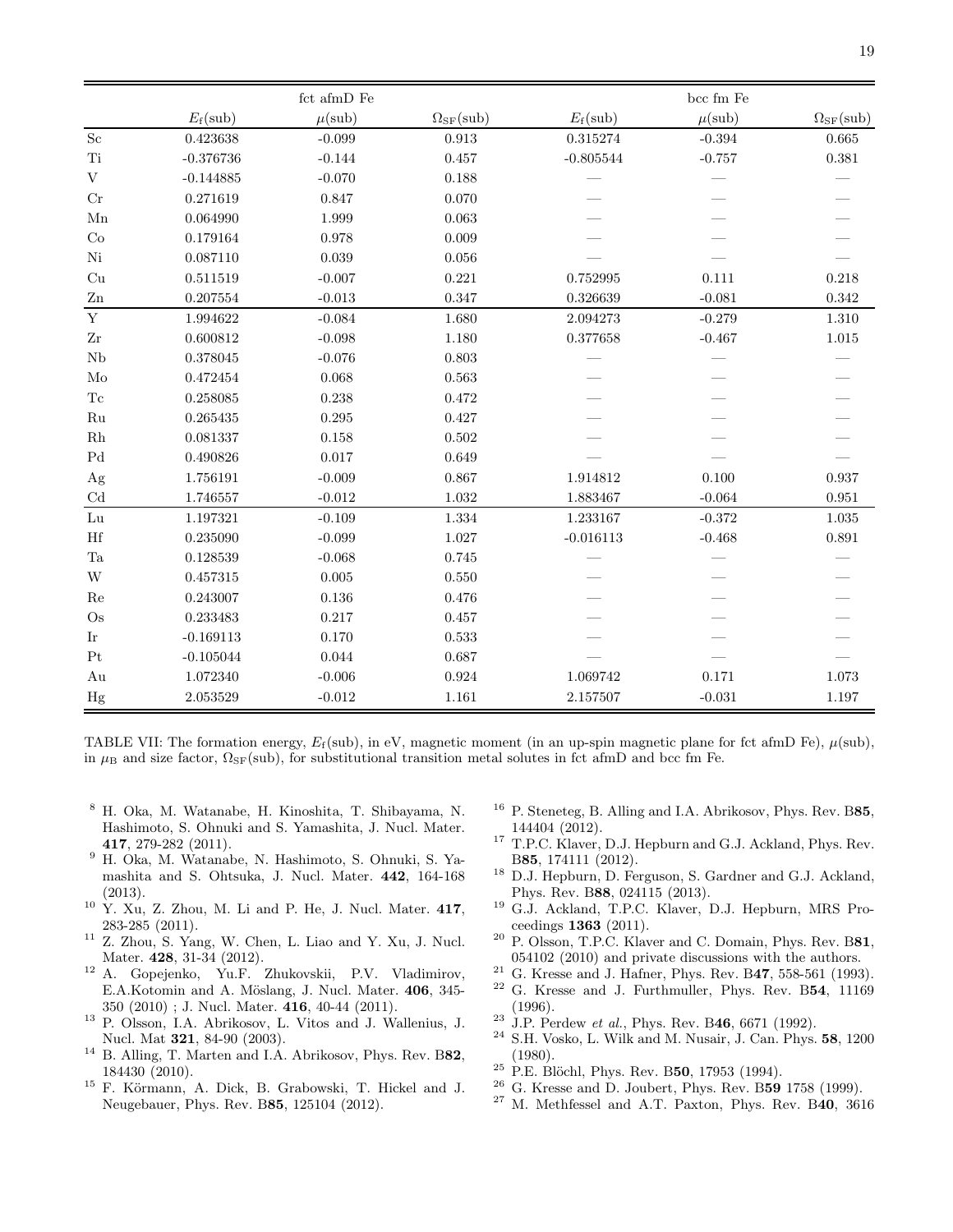|                     | $E_{\rm b}(\text{vac}, \text{X}; 1a)$ | $E_{\rm b}(\text{vac}, \text{X}; 1b)$ | $E_{\rm b}(\text{vac}, \text{X}; 1c)$ | $E_{\rm m}(\omega_2;1a)$ | $E_{\rm m}(\omega_2;1{\rm b})$ | $E_m(\omega_1; 1b \rightarrow 1b)$ | $E_{\rm m}(\omega_1; 1c \to 1c)$ |
|---------------------|---------------------------------------|---------------------------------------|---------------------------------------|--------------------------|--------------------------------|------------------------------------|----------------------------------|
| $\rm Sc$            | 0.750650                              | 0.499434                              | 0.505687                              | 0.000000                 | 0.004553                       | 1.597425                           | 1.203072                         |
| Ti                  | 0.277210                              | 0.106405                              | 0.137513                              | 0.036143                 | 0.118099                       | 1.150778                           | 0.868661                         |
| V                   | 0.095458                              | $-0.024377$                           | 0.002539                              | 0.264122                 | 0.421619                       | 0.897122                           | 0.717379                         |
| Cr                  | 0.003838                              | $-0.074678$                           | $-0.090630$                           | 0.559822                 | 0.741722                       | 0.731824                           | 0.672854                         |
| Mn                  | 0.004220                              | $-0.062333$                           | $-0.069264$                           | 0.674926                 | 1.097378                       | 0.746450                           | 0.740400                         |
| Co                  | 0.023113                              | 0.038358                              | 0.010414                              | 0.903159                 | 1.142975                       | 0.728135                           | 0.685638                         |
| Ni                  | 0.056450                              | 0.027066                              | 0.016082                              | 0.891343                 | 1.172443                       | 0.779333                           | 0.638315                         |
| Cu                  | 0.121276                              | 0.033691                              | 0.071821                              | 0.679113                 | 0.939329                       | 0.839959                           | 1.084078                         |
| Zn                  | 0.194651                              | 0.063915                              | 0.139639                              | 0.469792                 | 0.664598                       | 0.909838                           | 0.714105                         |
| $\mathbf Y$         | 1.391114                              | 1.146585                              | 1.298059                              | 0.000000                 | 0.000000                       | 2.225764                           | 1.900111                         |
| $\operatorname{Zr}$ | 0.885999                              | 0.611256                              | 0.624385                              | 0.000000                 | 0.000000                       | 1.713237                           | 1.354309                         |
| ${\rm Nb}$          | 0.410330                              | 0.178429                              | 0.266261                              | 0.039749                 |                                |                                    |                                  |
| Mo                  | 0.224573                              | 0.031336                              | 0.071605                              | 0.351614                 |                                |                                    |                                  |
| Tc                  | 0.144515                              | 0.013633                              | $-0.024236$                           | 0.700993                 |                                |                                    |                                  |
| $\rm Ru$            | 0.137180                              | 0.050221                              | $-0.021785$                           | 0.953080                 |                                |                                    |                                  |
| Rh                  | 0.192630                              | 0.096389                              | 0.041094                              | 1.007728                 |                                |                                    |                                  |
| P <sub>d</sub>      | 0.276956                              | 0.142563                              | 0.140851                              | 0.808536                 |                                |                                    |                                  |
| Ag                  | 0.397634                              | 0.207526                              | 0.292348                              | 0.500009                 |                                |                                    |                                  |
| Cd                  | 0.514102                              | 0.277870                              | 0.413913                              | 0.283986                 |                                |                                    |                                  |
| Lu                  | 1.095221                              | 0.816821                              | 0.921025                              | 0.000000                 | 0.000000                       | 1.929124                           | 1.600727                         |
| $\rm Hf$            | 0.688915                              | 0.368512                              | 0.455830                              | 0.000000                 | 0.000000                       | 1.490638                           | 1.214173                         |
| Ta                  | 0.342817                              | 0.115488                              | 0.198550                              | 0.129160                 |                                |                                    |                                  |
| W                   | 0.190974                              | 0.005138                              | 0.036606                              | 0.454051                 |                                |                                    |                                  |
| Re                  | 0.120066                              | $-0.008993$                           | $-0.047380$                           | 0.811482                 |                                |                                    |                                  |
| $\rm Os$            | 0.121133                              | 0.035760                              | $-0.056473$                           | 1.114752                 |                                |                                    |                                  |
| Ir                  | 0.179482                              | 0.095967                              | 0.014834                              | 1.216038                 |                                |                                    |                                  |
| Pt                  | 0.277898                              | 0.154282                              | 0.126369                              | 1.042552                 |                                |                                    |                                  |
| Au                  | 0.418477                              | 0.243583                              | 0.291266                              | 0.675957                 |                                |                                    |                                  |
| Hg                  | 0.582178                              | 0.353577                              | 0.475884                              | 0.349202                 |                                |                                    |                                  |

<span id="page-19-17"></span>TABLE VIII: Transition metal solute binding energies to a vacancy point defect,  $E<sub>b</sub>(vac, X)$ , in eV for the 1a, 1b and 1c configurations, migration energies for vacancy-solute exchange,  $E_m(\omega_2)$ , in eV along paths 1a and 1b and migration energies for  $\omega_1$  jumps,  $E_m(\omega_1)$ , in eV from configuration 1b to 1b and 1c to 1c [see Figs. [5](#page-6-0) and [6\]](#page-6-1) in fct afmD Fe. A vacancy formation energy of 1.819197 eV was used to calculate the binding energies. Migration energies for  $\omega_0$  jumps along paths 1a and 1b are 0.743409 and 1.048164 eV, respectively. For a Y solute,  $\omega_1$  migration energies from configuration 1a to 1b and from 1b to 1a are 2.648928 and 2.404399 eV, respectively.

(1989).

- <span id="page-19-0"></span> $28$  C. Kittel, in *Introduction to solid state physics*, 8th Edition (John Wiley & Sons, Inc, 2005).
- <span id="page-19-1"></span> $29$  H. Jónsson, G. Mills and K.W. Jacobsen, in Classical and Quantum Dynamics in Condensed Phase Simulations, Chapter 16, edited by B.J. Berne, G. Ciccotti and D.F. Coker (World Scientific, 1998), p. 385.
- <span id="page-19-2"></span> $30\,$  G. Henkelman, B.P. Uberuaga and H. Jónsson, J. Chem. Phys. 113, 9901 (2000).
- <span id="page-19-3"></span> $31$  G. Henkelman and H. Jónsson, J. Chem. Phys. 113, 9978  $(2000).$
- <span id="page-19-4"></span> $32$  J.L. Straalsund and J.F. Bates, Metall. Trans. 5, 493-498 (1974).
- <span id="page-19-5"></span> $33\,$  G.J. Ackland and R. Thetford, Phil. Mag. A56, 15 (1987).
- <span id="page-19-6"></span><sup>34</sup> S.Han, L.A.Zepeda-Ruiz. G.J.Ackland, R.Car and D.J.Srolovitz, J. App. Physics 93, 3328 (2003).
- <span id="page-19-7"></span><sup>35</sup> A.P. Sutton, in Electronic Structure of Materials, Chapter

9 (Oxford University Press 1993).

- <span id="page-19-8"></span><sup>36</sup> M.S.S. Brooks and B. Johansson, J. Phys. F: Met. Phys. 13, L197-L202 (1983).
- <span id="page-19-9"></span><sup>37</sup> A.B. Lidiard, Phil. Mag. (Series 7) 46, 1218-1237 (1955).
- <span id="page-19-10"></span><sup>38</sup> A.D. LeClaire and A.B. Lidiard, Phil. Mag. 1, 518-527 (1956).
- <span id="page-19-11"></span> $39\,$  J. R. Manning Phys. Rev. 116, 819-827 (1959) ; Phys. Rev. 128, 2169-2174 (1962) ; Phys. Rev. 136, A1758-A1766 (1964).
- <span id="page-19-12"></span><sup>40</sup> J.D. Tucker, R. Najafabadi, T.R. Allen and D. Morgan, J. Nucl. Mater. 405, 216 (2010).
- <span id="page-19-13"></span><sup>41</sup> A.C. Damask, G.J. Dienes and V.G. Weizer, Phys. Rev. 113, 781-784 (1959).
- <span id="page-19-14"></span><sup>42</sup> G.H. Vineyard, Discuss. Faraday Soc. 31, 7-23 (1961).
- <span id="page-19-15"></span><sup>43</sup> H. Wang, D. Rodney, D. Xu, R. Yang and P Veyssière, Phys. Rev. B 84, 220103 (2011).
- <span id="page-19-16"></span><sup>44</sup> A.J. Bradley and J. Thewlis, Proc. R. Soc. Lond. A115,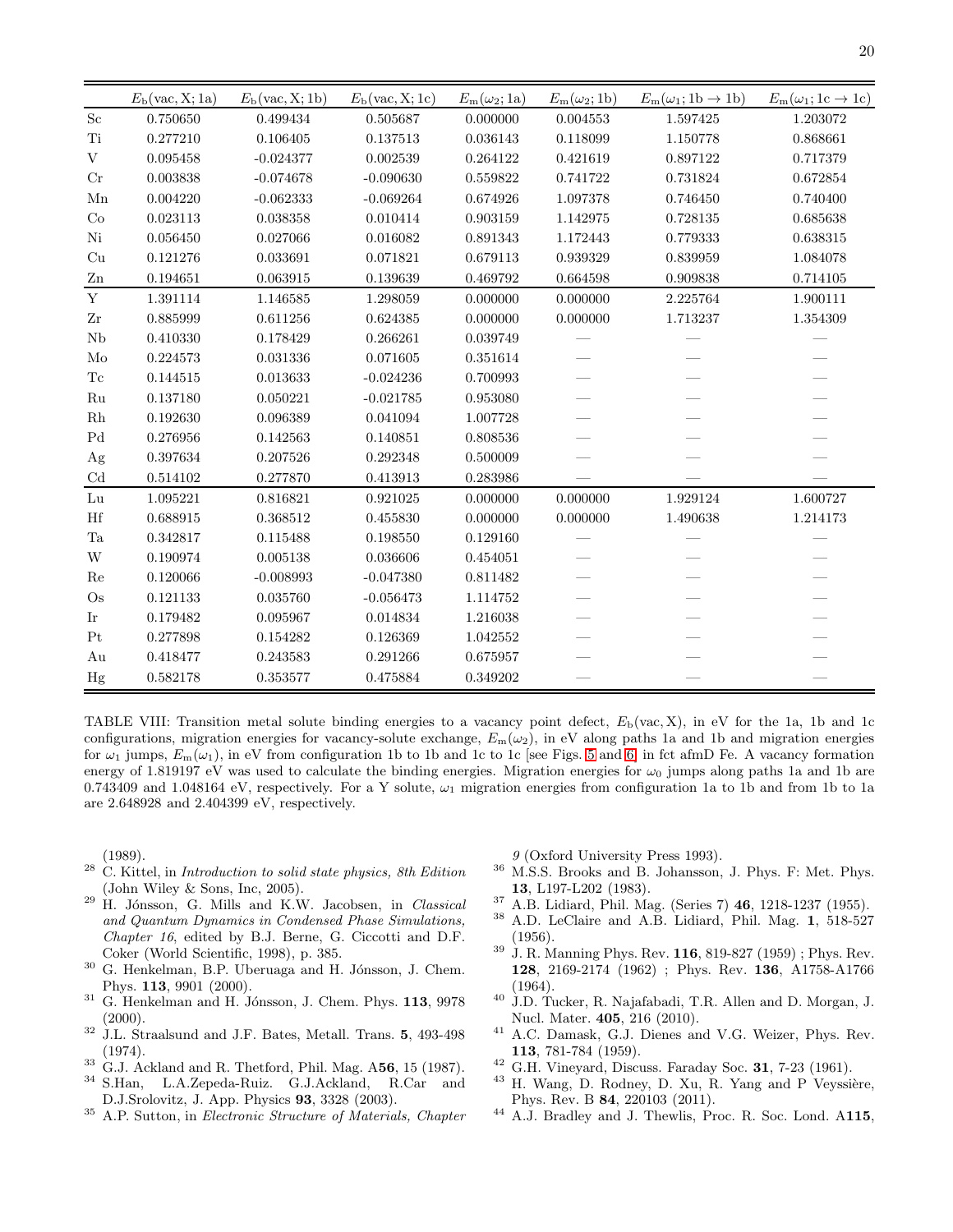|                                                                                                       | $E_{\rm b}$ (SI,X;mix-uu) | $E_{\rm b}$ (SI,X;mix-ud) | $E_{\rm b}({\rm SI, X;1a})$ | $E_{\rm b}({\rm SI, X;1b})$ | $E_{\rm b}$ (SI,X;1c)           | $E_{\rm b}({\rm SI, X;2a})$ | $E_{\rm b}({\rm SI, X; 2b})$ | $E_{\rm b}({\rm SI, X;2c})$ |
|-------------------------------------------------------------------------------------------------------|---------------------------|---------------------------|-----------------------------|-----------------------------|---------------------------------|-----------------------------|------------------------------|-----------------------------|
| $\rm Sc$                                                                                              | unstable                  | unstable                  | 0.613195                    | $-0.148404$                 | $-0.239088$                     | 0.082942                    | 0.650971                     | 0.233076                    |
| Ti                                                                                                    | $-0.890140$               | $-1.001952$               | 0.422515                    | $-0.026137$                 | $-0.043963$                     | 0.029957                    | 0.466075                     | 0.114717                    |
| $\mathbf V$                                                                                           | $-0.273120$               | $-0.385646$               | 0.230051                    | 0.114587                    | 0.114224                        | 0.001583                    | 0.292839                     | 0.031147                    |
| Cr                                                                                                    | 0.279108                  | 0.196335                  | 0.035055                    | 0.188501                    | 0.193289                        | $-0.036870$                 | 0.068725                     | $-0.004504$                 |
| Mn                                                                                                    | 0.173584                  | 0.149788                  | 0.015833                    | 0.032447                    | 0.031454                        | $-0.035519$                 | 0.012747                     | $-0.001813$                 |
| Co                                                                                                    | 0.218336                  | $-0.006592$               | $-0.042215$                 | 0.069918                    | 0.035001                        | $-0.013967$                 | 0.003033                     | 0.045561                    |
| $\mathrm{Ni}$                                                                                         | 0.064503                  | $-0.190004$               | $-0.006108$                 | 0.030123                    | $-0.077773$                     | $-0.033833$                 | $-0.011471$                  | 0.070368                    |
| Cu                                                                                                    | $-0.322243$               | $-0.511532$               | 0.037862                    | $-0.049706$                 | $-0.168800$                     | $-0.022084$                 | 0.050442                     | 0.094807                    |
| Zn                                                                                                    | $-0.565613$               | $-0.753655$               | 0.095363                    | $-0.103980$                 | $-0.196545$                     | $-0.001840$                 | 0.155897                     | 0.083301                    |
| $\mathbf Y$                                                                                           | unstable                  | unstable                  | 0.698495                    |                             |                                 |                             | 0.710074                     | 0.315204                    |
| $\operatorname{Zr}$                                                                                   | unstable                  | unstable                  | 0.645110                    |                             |                                 |                             | 0.659849                     | 0.222883                    |
| Nb                                                                                                    | $-1.528735$               | $-1.599024$               | 0.488008                    |                             |                                 |                             | 0.510657                     | 0.123029                    |
| Mo                                                                                                    | $-1.072197$               | $-1.187259$               | $\,0.293452\,$              |                             |                                 |                             | 0.331194                     | 0.064893                    |
| $\operatorname{Tr}% \left\{ \mathcal{N}_{i}\right\} =\operatorname{Tr}f\left( \mathcal{N}_{i}\right)$ | $-0.858870$               | $-0.952616$               | 0.141055                    |                             |                                 |                             | 0.197384                     | 0.054389                    |
| Ru                                                                                                    | $-0.848137$               | $-0.863409$               | 0.096056                    |                             |                                 |                             | 0.144930                     | 0.080102                    |
| $\rm Rh$                                                                                              | $-0.933354$               | $-0.950466$               | 0.145075                    |                             |                                 |                             | 0.153587                     | 0.150243                    |
| $\operatorname{Pd}$                                                                                   | $-1.031908$               | $-1.105313$               | 0.218741                    |                             |                                 |                             | 0.190158                     | 0.192314                    |
| Ag                                                                                                    | unstable                  | $-1.318686$               | 0.303076                    |                             |                                 |                             | 0.308318                     | 0.203754                    |
| $\ensuremath{\mathrm{Cd}}$                                                                            | unstable                  | $-1.556954$               | 0.367269                    |                             |                                 |                             | 0.434429                     | 0.186782                    |
| Lu                                                                                                    | unstable                  | unstable                  | 0.681841                    |                             | $\overbrace{\qquad \qquad }^{}$ |                             | 0.696565                     | 0.271834                    |
| Hf                                                                                                    | unstable                  | unstable                  | 0.635332                    |                             |                                 |                             | 0.654131                     | 0.212396                    |
| $\rm Ta$                                                                                              | $-1.636926$               | $-1.715900$               | 0.492322                    |                             |                                 |                             | 0.522191                     | 0.119564                    |
| W                                                                                                     | $-1.256014$               | $-1.389369$               | 0.312929                    |                             |                                 |                             | 0.365106                     | 0.054661                    |
| Re                                                                                                    | $-0.914785$               | $-1.035476$               | 0.132741                    |                             |                                 |                             | 0.217986                     | 0.028394                    |
| $\rm Os$                                                                                              | $-0.955385$               | $-1.031388$               | 0.061411                    |                             |                                 |                             | 0.152669                     | 0.042942                    |
| Ir                                                                                                    | $-1.098984$               | $-1.064321$               | 0.087307                    |                             |                                 |                             | 0.147562                     | 0.102479                    |
| Pt                                                                                                    | $-1.182566$               | $-1.200569$               | 0.165787                    |                             |                                 |                             | 0.174715                     | 0.155350                    |
| Au                                                                                                    | $-1.358448$               | $-1.369936$               | 0.253597                    |                             |                                 |                             | 0.262270                     | 0.169659                    |
| Hg                                                                                                    | unstable                  | $-1.555926$               | 0.327290                    |                             |                                 |                             | 0.388016                     | 0.154981                    |

<span id="page-20-11"></span>TABLE IX: Transition metal solute binding energies to an [001] self-interstitial dumbbell point defect,  $E<sub>b</sub>(SI, X)$ , in eV for the two distinct mixed dumbbells and for the 1a, 1b 1c, 2a, 2b and 2c configurations [see Fig. [5\]](#page-6-0) in fct afmD Fe. For the mixed dumbbell the solute can lie between two up spin layers (mix-uu) or an up and down spin layer (mix-ud). A dumbbell formation energy of 3.195402 eV was used to calculate the binding energies.

| Site           | $E_{\rm b}$ | Site | $E_{\rm h}$ |
|----------------|-------------|------|-------------|
| 2a             | $-0.113799$ | Зc   | 0.168786    |
| 2 <sub>b</sub> | $-0.152349$ | 3d   | 0.086246    |
| 2c             | $-0.098449$ | 4a   | 0.218183    |
| Зa             | 0.005167    | 4b   | 0.079361    |
| 3b             | 0.018938    | 4c   | 0.106539    |

<span id="page-20-12"></span>TABLE X: Vacancy-Y binding energies,  $E<sub>b</sub>$ , in eV at 2nn, 3nn and 4nn separations [see Fig. [5\]](#page-6-0) in fct afmD Fe.

456-471 (1927).

- <span id="page-20-0"></span><sup>45</sup> D. Hobbs and J. Hafner, J. Phys.:Condens. Matter 13, L681-L688 (2001).
- <span id="page-20-1"></span><sup>46</sup> D. Hobbs, J. Hafner and D. Spišák, Phys. Rev. B68, 014407 (2003).
- <span id="page-20-2"></span><sup>47</sup> T. Yamada, N. Kunitomi, Y. Nakai, D.E. Cox and G. Shirane, J. Phys. Soc. Jpn. 28, 615 (1970).
- <span id="page-20-3"></span> $^{48}$  C.G. Shull and M.K. Wilkinson, Rev. Mod. Phys. 25, 100 (1953).
- <span id="page-20-4"></span> $49$  J.S. Kasper and B.W. Roberts, Phys. Rev. 101, 537 (1956).
- <sup>50</sup> J.A. Oberteuffer, J.A. Marcus, L.H. Schwartz and G.P. Felcher, Phys. Lett. A28, 267-268 (1968).
- <span id="page-20-6"></span><sup>51</sup> N. Kunitomi, T. Yamada, Y. Nakai and Y. Fujii, J. Appl. Phys. 40, 1265 (1969).
- <span id="page-20-5"></span><sup>52</sup> A.C. Lawson, A.C. Larson, M.C. Aronson, S. Johnson, Z. Fisk, P.C. Canfield, J.D. Thompson and R.B. Von Dreele, J. Appl. Phys. 76, 7049 (1994).
- <span id="page-20-7"></span><sup>53</sup> T. Yamada, J. Phys. Soc. Jpn. 28, 596-609 (1970).
- <span id="page-20-8"></span><sup>54</sup> D. Hobbs, J. Hafner and D. Spišák, Phys. Rev. B68, 014408 (2003).
- <span id="page-20-9"></span> $55$  J. Hafner and D. Spišák, Phys. Rev. B72, 144420 (2005).
- <span id="page-20-10"></span><sup>56</sup> C.P. Gazzara, R.M. Middleton, R.J. Weiss and E.O. Hall, Acta. Cryst. 22, 859 (1967).